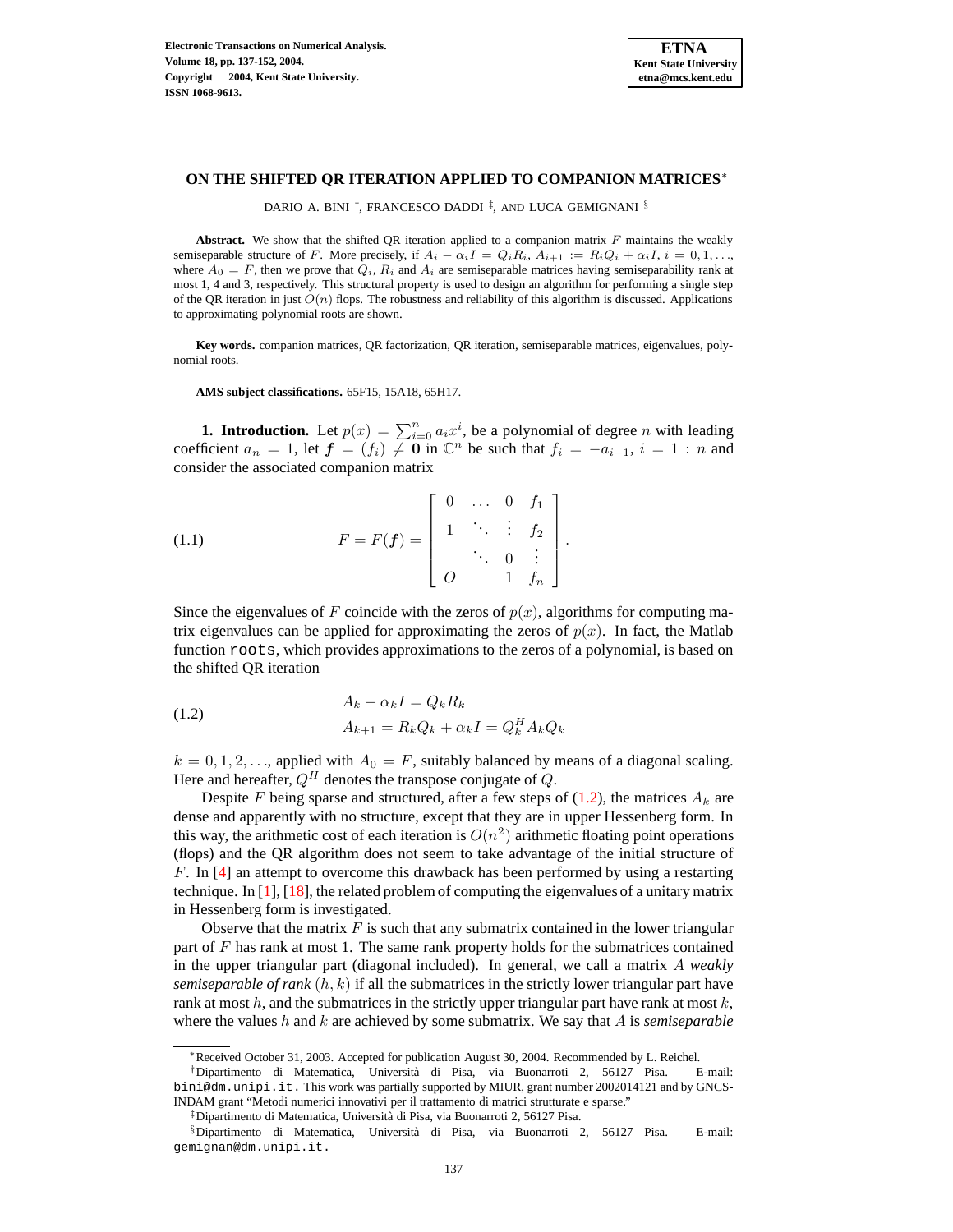of rank  $(h, k)$  if there exist matrices L and U of rank h and k, respectively, such that the strictly lower triangular part  $Tri(A)$  of A coincides with the strictly lower triangular part  $Tri(L)$  of L and the strict upper triangular part  $Triu(A)$  of A coincides with the strict upper triangular part  $Triu(U)$  of U. According to these definitions, F is weakly semiseparable of rank  $(1, 1)$ . In particular, Tril $(F)$  is weakly semiseparable of rank  $(1, 0)$  while Triu $(F)$  is semiseparable of rank  $(0, 1)$  since Triu $(F)$  =Triu $(\boldsymbol{fe}_n^T)$ .

Semiseparable matrices are closely related to the inverses of banded matrices and have further nice properties which relate them to their inverses and to their LU and QR factor-izations (see [\[5\]](#page-13-2), [\[6\]](#page-13-3), [\[7\]](#page-13-4), [\[9\]](#page-13-5), [\[11\]](#page-13-6), [\[12\]](#page-13-7), [\[13\]](#page-14-1), [\[14\]](#page-14-2), [\[16\]](#page-14-3), [\[17\]](#page-14-4) and the references therein). In particular, the matrices  $L_i$  and  $U_i$ , generated by the LU iteration applied to a semiseparable matrix for eigenvalue computation, are semiseparable [\[11\]](#page-13-6). Based on the well-know relations between the QR and LR iteration algorithms [\[19\]](#page-15-0), it can be shown that a similar property holds for the matrices  $Q_i$  and  $R_i$  generated by the QR iteration provided that A is real symmetric [\[8\]](#page-13-8). Counterexamples easily can be given where the semiseparability property is not maintained by the QR iteration if  $\tilde{A}$  is not symmetric. Algorithms for computing the LU factorization and for solving linear systems with a semiseparable matrix in  $O(n)$ ops have been designed in [\[11\]](#page-13-6), [\[5\]](#page-13-2). Weakly semiseparable matrices have been introduced in [\[15\]](#page-14-5).

In this paper we prove that the matrices  $A_k$ ,  $Q_k$  and  $R_k$  generated by [\(1.2\)](#page-0-0) for  $k = 1, 2, \ldots$ , with  $A_0 = F$ , are weakly semiseparable of rank  $(1, 3)$ ,  $(1, 2)$  and  $(1, 4)$ , respectively. Moreover, Triu $(A_k)$  and Triu $(Q_k)$  are semiseparable of rank  $(0, 3)$  and  $(0, 1)$ respectively. These facts enable us to represent  $Q_k$ ,  $A_k$  and  $R_k$  with  $O(n)$  memory space and to design algorithms for computing  $A_{k+1}$ , given  $A_k$ , with complexity  $O(n)$ .

The paper is organized in the following way. In section 2 we prove the structural properties of  $A_k$ ,  $Q_k$  and  $R_k$  by providing an algorithm for computing the QR factorization of  $A_k - \alpha_k I$  in  $O(n)$  ops. In section 3 we describe different methods for performing the RQ step, still in  $O(n)$  ops. Section 4 contains some remarks concerning the implementation of the algorithms. In section 5 we report the results of some numerical experiments which show that the provided algorithms are promising but still lack the robustness properties needed for a reliable use inside a numerical package. Future research is also discussed.

**2. Structural properties of the matrix sequences generated by the QR iteration.** In this section we analyze the structural properties of the matrix sequences  $\{A_k\}_{k\in\mathbb{N}}$ ,  ${Q_k}_{k \in \mathbb{N}}$ ,  ${R_k}_{k \in \mathbb{N}}$ , generated by the shifted QR iteration [\(1.2\)](#page-0-0) applied with  $A_0 = F$ , where F is the companion matrix [\(1.1\)](#page-0-1) associated with the vector  $f = (f_i) \in \mathbb{C}^n$ , and we assume that det  $F \neq 0$ , i.e.,  $f_1 \neq 0$ .

<span id="page-1-0"></span>Let us recall that from  $(1.2)$  it follows that

(2.1) 
$$
A_k = P_k^H F P_k, P_k = Q_{k-1} Q_{k-2} \cdots Q_1,
$$

that is,  $A_k$  is unitarily similar to  $F$ .

**2.1. Structure of**  $A_k$ . We note that, since F is in upper Hessenberg form, all the matrices  $A_k$ ,  $k = 0, 1, \ldots$ , are in upper Hessenberg form, that is,  $a_{i,j}^{(k)} = 0$  if  $i > j + 1$ , where  $A_k = (a_{i,j}^{(k)})$ .

The following simple observation plays a substantial role for the derivation of our results.

REMARK 1. If  $f_1 \neq 0$  then a direct inspection shows that

(2.2) 
$$
F(\mathbf{f})^{-1} = \begin{bmatrix} -f_2/f_1 & 1 & & \\ -f_3/f_1 & 0 & 1 & \\ \vdots & \ddots & \ddots & \\ -f_n/f_1 & & & 1 \\ 1/f_1 & & & 0 \end{bmatrix}.
$$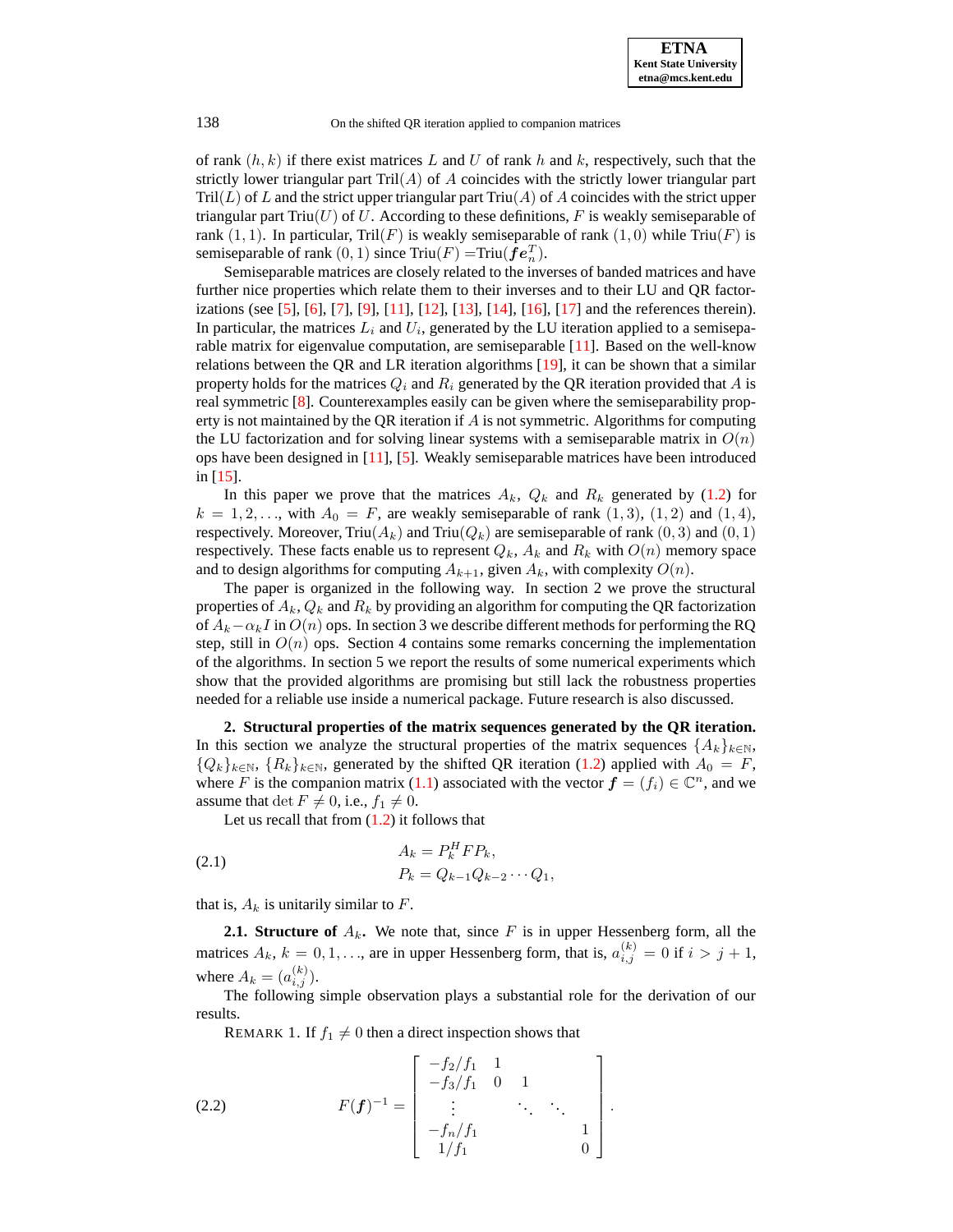<span id="page-2-0"></span>Moreover,

$$
(2.3) \t\t F = F^{-H} + UV^H, \quad U, V \in \mathbb{C}^{n \times 2},
$$

where

(2.4) 
$$
U = \begin{bmatrix} -1 & f_1 \\ 0 & f_2 \\ \vdots & \vdots \\ 0 & f_n \end{bmatrix}, \quad V = \begin{bmatrix} f_2/f_1 & 1 \\ f_3/f_1 & 0 \\ \vdots & \vdots \\ f_n/f_1 & 0 \\ -1/f_1 & 0 \end{bmatrix}.
$$

<span id="page-2-3"></span>Pre-multiplying equation [\(2.3\)](#page-2-0) by  $P_k^H$  and post-multiplying it by  $P_k$ , from [\(2.1\)](#page-1-0) we immediately obtain the following identity

(2.5) 
$$
A_k = A_k^{-H} + U_k V_k^H, \quad k = 0, 1, ...,
$$

where

(2.6) 
$$
U_k = Q_k^H U_{k-1}, \quad V_k = Q_k^H V_{k-1}.
$$

<span id="page-2-2"></span>Since  $A_k$  is in upper Hessenberg form, the entries in the upper triangular part of  $A_k^{-H}$ are given by

(2.7) 
$$
(A_k^{-H})_{i,j} = \frac{1}{y_n^{(k)}} x_i^{(k)} y_j^{(k)}, \ i \le j,
$$

where  $\mathbf{x} = (x_i^{(k)}) = A_k^{-H} \mathbf{e}_n$  and  $\mathbf{y}^{(k)T} = (y_i^{(k)}) = \mathbf{e}_1^T A_k^{-H}$  are the last column and the first row of  $A_k^{-H}$ , respectively. This property is a direct consequence of the following

<span id="page-2-5"></span>LEMMA 2.1. Let  $B = (b_{i,j})$  be a matrix in lower Hessenberg form, and define  $\beta_i =$  $b_{i,i+1}, \ \hat{d}_i = \det \widehat{B}_i, \ \tilde{d}_i = \det \widetilde{B}_i$ , where  $\widehat{B}_i$  and  $\widetilde{B}_i$  are the leading and trailing  $i \times i$ *principal submatrices of* B*, respectively. Then*

<span id="page-2-4"></span>
$$
(B^{-1})_{i,j} = \frac{(-1)^{i+j}}{\det B} \hat{d}_{i-1} \tilde{d}_{n-j} \prod_{\ell=i}^{j-1} \beta_{\ell}, \quad i \le j,
$$

*where, if*  $i = j$ *, the product in the right hand side is 1, and*  $\hat{d}_0 = \tilde{d}_n = 1$ *.* 

*Proof.* The result follows from the relation  $(B^{-1})_{i,j} = (-1)^{i+j} \det B_{i,j} / \det B$ , where  $B_{i,j}$  is the submatrix of B obtained by removing the j-th row and the i-th column.  $\square$ 

From this lemma we may also represent the upper triangular part of  $A_k^{-H}$ , by means of a pair of vectors  $\bm{w}^{(k)}=(w_i^{(k)})=((-1)^{i-1}\hat{d}_i^{(k)}), \bm{z}^{(k)}=(z_i^{(k)})=((-1)^{n-i}\tilde{d}_{n-i}^{(k)}),$  as

(2.8) 
$$
(A_k^{-H})_{i,j} = w_i^{(k)} z_j^{(k)} \frac{1}{\bar{f}_1} \prod_{\ell=i}^{j-1} \bar{b}_\ell^{(k)}, \ \ i \le j,
$$

where  $b_{\ell}^{(k)} = a_{\ell+1,\ell}^{(k)}$ ,  $\ell = 1:n-1$ , are the lower diagonal entries of  $A_k$ ,  $\hat{d}_i^{(k)}$  and  $\tilde{d}_i^{(k)}$  are the determinants of the leading and trailing  $i \times i$  principal submatrices of  $A_k^H$ , respectively, and we use the fact that  $\det A_k = \det F^H = (-1)^{n+1} \overline{f}_1$ . Here and below, we denote with  $\bar{a}$  the complex conjugate of the complex number  $a$ .

We have the following representation result for  $A_k$ .

<span id="page-2-1"></span>THEOREM 2.2. *The matrix*  $A_k = (a_{i,j}^{(k)})$ *, generated at the k-th step of the QR iteration, is such that*

$$
a_{i,j}^{(k)} = \begin{cases} 0 & \text{for } i > j+1, \\ \frac{1}{y_n^{(k)}} x_i^{(k)} y_j^{(k)} + u_{i,1}^{(k)} \bar{v}_{j,1}^{(k)} + u_{i,2}^{(k)} \bar{v}_{j,2}^{(k)} & \text{for } i \leq j, \end{cases}
$$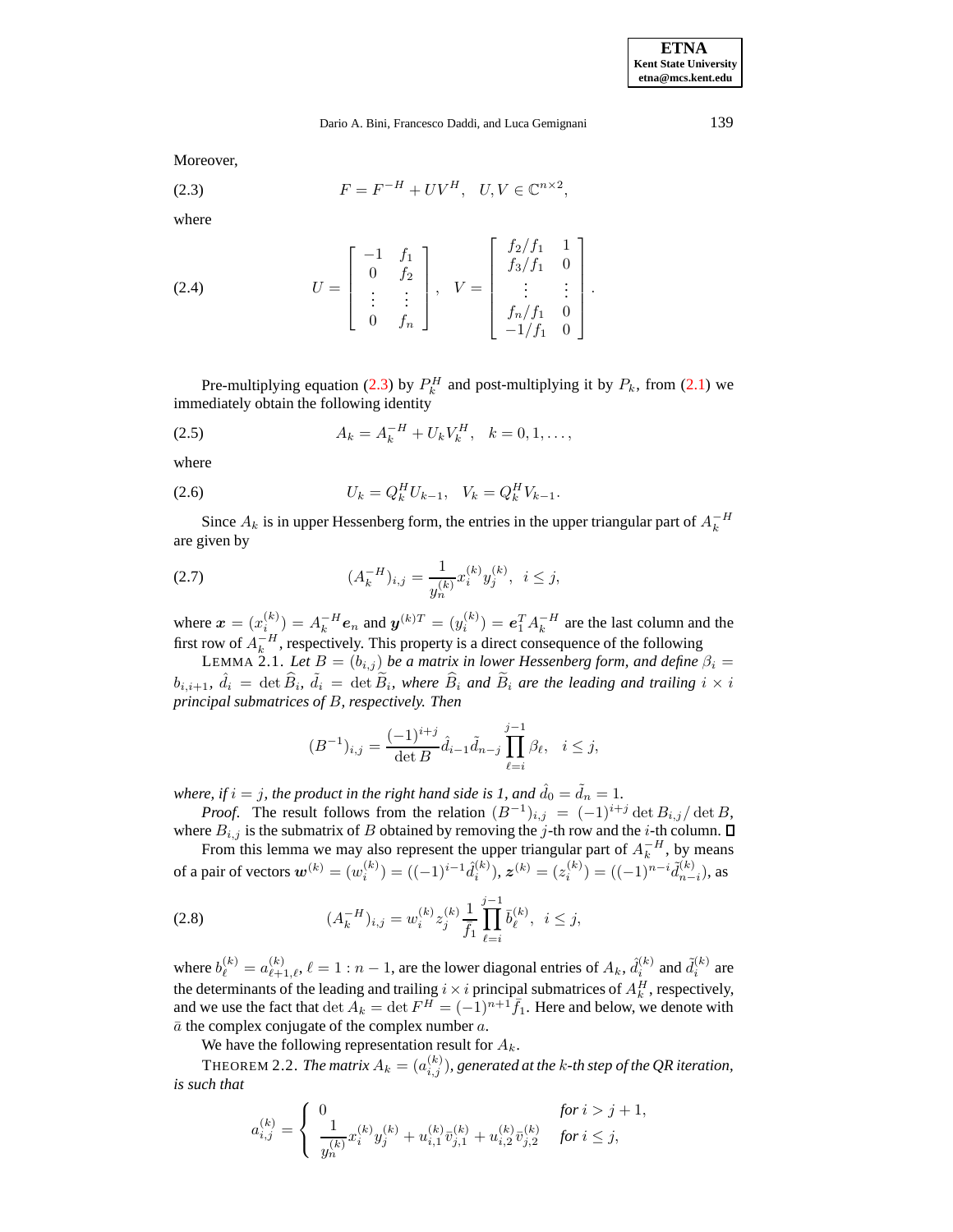.

140 On the shifted OR iteration applied to companion matrices

*where*

$$
\frac{1}{y_n^{(k)}}x_i^{(k)}y_j^{(k)} = w_i^{(k)}z_j^{(k)}\frac{1}{\bar{f}_1}\prod_{\ell=i}^{j-1}\bar{b}_\ell^{(k)},
$$

*and*  $b_{\ell}^{(k)} = a_{\ell+1,\ell}^{(k)}$ ,  $\ell = 1 : n - 1$ .

Summing up, all the matrices  $A_k$  generated by the QR iteration are determined by  $7n - 1$  parameters, namely:

- (i) The subdiagonal entries  $\boldsymbol{b}^{(k)} = (b_1^{(k)}, \dots, b_{n-1}^{(k)}).$
- (ii) The last column  $x^{(k)}$  and the first row  $y^{(k)T}$  of  $A_k^{-H}$ , respectively, defining the upper triangular part of  $A_k^{-H}$ .

(iii) The columns  $\boldsymbol{u}^{(k)}_1, \boldsymbol{u}^{(k)}_2$  of  $U_k$ ,

(iv) The columns  $\boldsymbol{v}_1^{(k)}, \boldsymbol{v}_2^{(k)}$  of  $V_k$ .

In particular, the matrices  $A_k$  are weakly semiseparable of rank  $(1, \nu)$ , with  $\nu \leq 3$ , and Triu( $A_k$ ) is semiseparable of rank at most 3.

**2.2. Structure of**  $R_k$ . The structure of the sequence  $\{R_k\}_{k\in\mathbb{N}}$  easily can be described from the QR factorization of  $A_k - \alpha_k I$ . Therefore in this section we describe the QR step applied to  $A_k$  and, as a byproduct, we obtain the structure of  $R_k$ .

Let us recall that  $A_k$  is of upper Hessenberg form with lower diagonal entries  $b_1^{(k)}, \ldots, b_{n-1}^{(k)}$ , and with entries  $a_{i,j}^{(k)} = \frac{1}{n^{(k)}}$  $\frac{1}{y_n^{(k)}}x_i^{(k)}y_j^{(k)}+u_{i,1}^{(k)}$  $\sum_{i,1}^{(k)}\bar{v}_{j,1}^{(k)}+u_{i,2}^{(k)}$  $\begin{array}{c} (k)_{\begin{array}{c} \tau \end{array}} (k) \ i, 2 \ \end{array}$  $j_{j,2}^{(\kappa)}$  for  $i \leq j$ , i.e., in the upper triangular part. Let us also denote, with  $\boldsymbol{a}^{(k)} = (a_i^{(k)})$ , the vector formed by the diagonal entries of  $A_k$  and, with  $\boldsymbol{d}^{(k)} = (d_i^{(k)}), \boldsymbol{g}^{(k)} = (g_i^{(k)}),$  the vectors formed by the diagonal and superdiagonal entries of  $R_k$ , respectively. The reduction to upper triangular form of  $A_k - \alpha_k I$  can be achieved by means of a sequence of Givens rotations

$$
G_i^{(k)}=\left[\begin{array}{cccc}I_{i-1} & & & & \\ & c_i^{(k)} & s_i^{(k)} & \\ & -\bar{s}_i^{(k)} & c_i^{(k)} & \\ & & I_{n-i-1} & \end{array}\right]=I_{i-1}\oplus\mathcal{G}_i^{(k)}\oplus I_{n-i-1},\quad i=1:n-1,
$$

where  $c_i^{(k)} \in \mathbb{R}$ ,  $|c_i^{(k)}|^2 + |s_i^{(k)}|^2 = 1$  and  $I_i$  denotes the  $i \times i$  identity matrix. At the first step  $G_1^{(k)}$  is chosen so that the entry in position  $(2,1)$  of  $G_1^{(k)}(A_k - \alpha_k I)$  is zero. In this way, only the entries in the first two lines of  $G_1^{(k)}A_k$  differ from the corresponding entries of  $A_k - \alpha_k I$ . Moreover, for  $j > i + 1$ , the former entries are given by  $\frac{1}{y_n^{(k)}} \hat{x}_i^{(k)} y_j^{(k)}$  +  $\hat{u}_{i,1}^{(k)}$  $\binom{(k)}{i,1}\bar v^{(k)}_{j,1}+\hat u^{(k)}_{i,2}$  $\begin{array}{c} \scriptstyle (k)_{\substack{\\ \scriptstyle i,2}} \bar v^{(k)}_{j,2} \end{array}$  $j_{j,2}^{(\kappa)}$ ,  $i = 1, 2, j > i$ , where

$$
\left[\begin{array}{c} \hat{x}_1^{(k)} \\ \hat{x}_2^{(k)} \end{array}\right] = \mathcal{G}_1^{(k)}\left[\begin{array}{c} x_1^{(k)} \\ x_2^{(k)} \end{array}\right], \quad \left[\begin{array}{c} \hat{u}_{1,1}^{(k)} \\ \hat{u}_{2,1}^{(k)} \end{array}\right] = \mathcal{G}_1^{(k)}\left[\begin{array}{c} u_{1,1}^{(k)} \\ u_{2,1}^{(k)} \end{array}\right], \quad \left[\begin{array}{c} \hat{u}_{1,2}^{(k)} \\ \hat{u}_{2,2}^{(k)} \end{array}\right] = \mathcal{G}_1^{(k)}\left[\begin{array}{c} u_{1,2}^{(k)} \\ u_{2,2}^{(k)} \end{array}\right],
$$

while the remaining entries in the 2  $\times$  2 leading principal submatrix of  $G_1^{(k)}(A_k-\alpha_k I)$  are given by

$$
\left[ \begin{array}{cc} d_1^{(k)} & g_1^{(k)} \\ 0 & d_2^{(k)} \end{array} \right] = \mathcal{G}_1^{(k)} \left[ \begin{array}{cc} a_1^{(k)} - \alpha_k & \frac{1}{y_n^{(k)}} \hat{x}_1^{(k)} y_2^{(k)} + \hat{u}_{1,1}^{(k)} \bar{v}_{2,1}^{(k)} + \hat{u}_{1,2}^{(k)} \bar{v}_{2,2}^{(k)} \\ b_1^{(k)} & a_2^{(k)} - \alpha_k \end{array} \right]
$$

The values of  $d_1^{(k)}$ ,  $\hat{x}_1^{(k)}$ ,  $\hat{u}_{1,1}^{(k)}$ , and  $\hat{u}_{1,2}^{(k)}$  are not modified by the subsequent Givens rotations, while the values of  $\hat{x}_2^{(k)}$ ,  $\hat{u}_{2,1}^{(k)}$  and  $\hat{u}_{2,2}^{(k)}$  and  $d_2^{(k)}$  are modified only at the second step where  $G_1^{(k)}(A_k - \alpha_k I)$  is pre-multiplied by  $G_2^{(k)}$ . At the *i*-th step,  $G_i^{(k)}$  is chosen so that the entry in position  $(i + 1, i)$  of  $G_{i-1}^{(k)} \cdots G_1^{(k)} (A_k - \alpha_k I)$  is zero.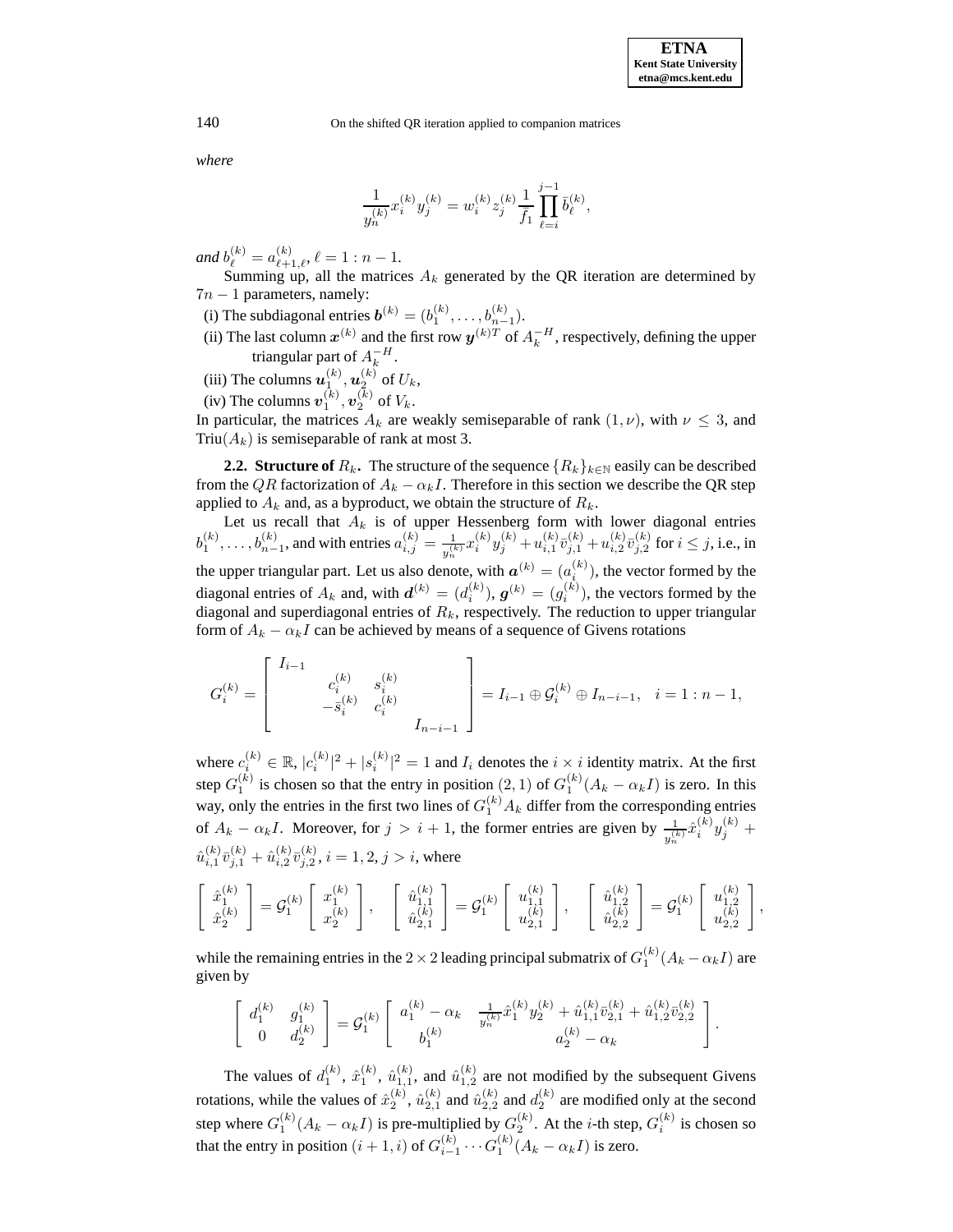<span id="page-4-0"></span>At the end of the entire procedure the matrix  $R_k$  turns out to be represented in terms of its diagonal entries  $d_1^{(k)}, \ldots, d_n^{(k)}$ , its superdiagonal entries  $g_1^{(k)}, \ldots, g_{n-1}^{(k)}$ , by the vectors  $\hat{\boldsymbol{x}}^{(k)}$ ,  $\boldsymbol{y}^{(k)}$  and by the matrices  $\widehat{U}_k = (\hat{u}_{i,j}^{(k)}), V_k = (v_{i,j}^{(k)})$  as

(2.9) 
$$
r_{i,j}^{(k)} = \begin{cases} d_i^{(k)} & \text{for } i = j, \\ g_i^{(k)} & \text{for } i = j - 1, \\ \frac{1}{y_n^{(k)}} \hat{x}_i^{(k)} y_j^{(k)} + \hat{u}_{i,1}^{(k)} \bar{v}_{j,1}^{(k)} + \hat{u}_{i,2}^{(k)} \bar{v}_{j,2}^{(k)} & \text{for } i < j - 1, \\ 0 & \text{for } i > j. \end{cases}
$$

<span id="page-4-1"></span>In this way the matrix  $R_k$  can be stored by using only  $8n - 1$  parameters. The entire process for computing the above representation of  $R_k$  is synthesized below.

ALGORITHM 1.

INPUT: The matrices  $U_k, V_k$  and the vectors  $\mathbf{x}^{(k)}, \mathbf{y}^{(k)}$ , and  $\mathbf{b}^{(k)}$  which define the entries of  $A_k$  by means of Theorem [2.2.](#page-2-1) (For a certain use of the algorithm, which we will describe later on, we might give as input the vector  $a^{(k)}$  with the diagonal entries of  $A_k$ ). The shift parameter  $\alpha_k$ .

OUTPUT: The Givens parameters  $s_i^{(k)}$  and  $c_i^{(k)}$ ,  $i = 1 : n - 1$ , together with the vectors  $d_i^{(k)}$ ,  $\hat{x}^{(k)}$ ,  $y^{(k)}$  and the matrices  $\widehat{U}_k = (\hat{u}_{i,j}^{(k)})$ ,  $V_k = (v_{i,j}^{(k)})$  which define the entries of  $R_k$ through [\(2.9\)](#page-4-0), where  $Q_k R_k = A_k - \alpha_k I$ . COMPUTATION:

1. Let 
$$
\mathbf{a}^{(k)} = \left(\frac{1}{y_n^{(k)}} x_i^{(k)} y_i^{(k)} + u_{i,1}^{(k)} \bar{v}_{i,1}^{(k)} + u_{i,2}^{(k)} \bar{v}_{i,2}^{(k)} \right)_{i=1:n}
$$
,  $\hat{\mathbf{b}}^{(k)} = \mathbf{b}^{(k)}$ ,  $\hat{U}_k = U_k$ ,  
\n $\hat{\mathbf{x}}^{(k)} = \mathbf{a}^{(k)}$ .  
\n2. Set  $\mathbf{a}^{(k)} = \mathbf{a}^{(k)} - \alpha_k (1, \ldots, 1)$ .  
\n3. For  $i = 1 : n - 1$  do  
\n(a) Compute  $\mathcal{G}_i$ )  
\n $\mathbf{i} \quad \gamma_i = 1/\sqrt{|a_i^{(k)}|^2 + |b_i^{(k)}|^2}$ ,  $\nu_i = a_i^{(k)}/|a_i^{(k)}|$ ,  $(\nu_i = 1$  if  $a_i^{(k)} = 0)$ ,  
\n $\theta_i = \gamma_i / \nu_i$ ,  
\nii.  $c_i^{(k)} = a_i^{(k)} \theta_i$ ,  $s_i^{(k)} = b_i^{(k)} \theta_i$ .  
\n(b) (Update  $R_k$ )  
\n $\mathbf{i} \quad d_i^{(k)} = \gamma_i / \nu_i$ ,  $t = \frac{1}{y_n^{(k)}} \hat{x}_i^{(k)} y_{i+1}^{(k)} + \hat{u}_{i,1}^{(k)} \bar{v}_{i+1,1}^{(k)} + \hat{u}_{i,2}^{(k)} \bar{v}_{i+1,2}^{(k)}$ ,  
\n $\mathbf{i} \quad d_i^{(k)} = c_i^{(k)} t + s_i^{(k)} a_{i+1}^{(k)}$ .  
\n(c) (Update  $\hat{U}_k$ )  
\n $\mathbf{i} \quad t = c_i^{(k)} \hat{u}_{i,1}^{(k)} + s_i^{(k)} \hat{u}_{i+1}^{(k)}$ ,  $\hat{u}_{i+1,1}^{(k)} = -\bar{s}_i^{(k)} \hat{u}_{i,1}^{(k)} + c_i^{(k)} \hat{u}_{i+1,1}^{(k)}$ ,  $\hat{u}_{i,1}^{(k)} = t$ ,<

**2.3. Structure of**  $Q_k$ . By construction, the matrix  $Q_k$  in the QR factorization  $A_k =$  $Q_kR_k$  is the product of  $n-1$  Givens rotations

$$
Q_k = G_1^{(k)} \, K \, \cdots \, G_{n-1}^{(k)} \, K.
$$

We recall, from [\[10\]](#page-13-9), [\[3\]](#page-13-10), [\[16\]](#page-14-3), the following lemma about the structure of  $Q_k$ , adjusted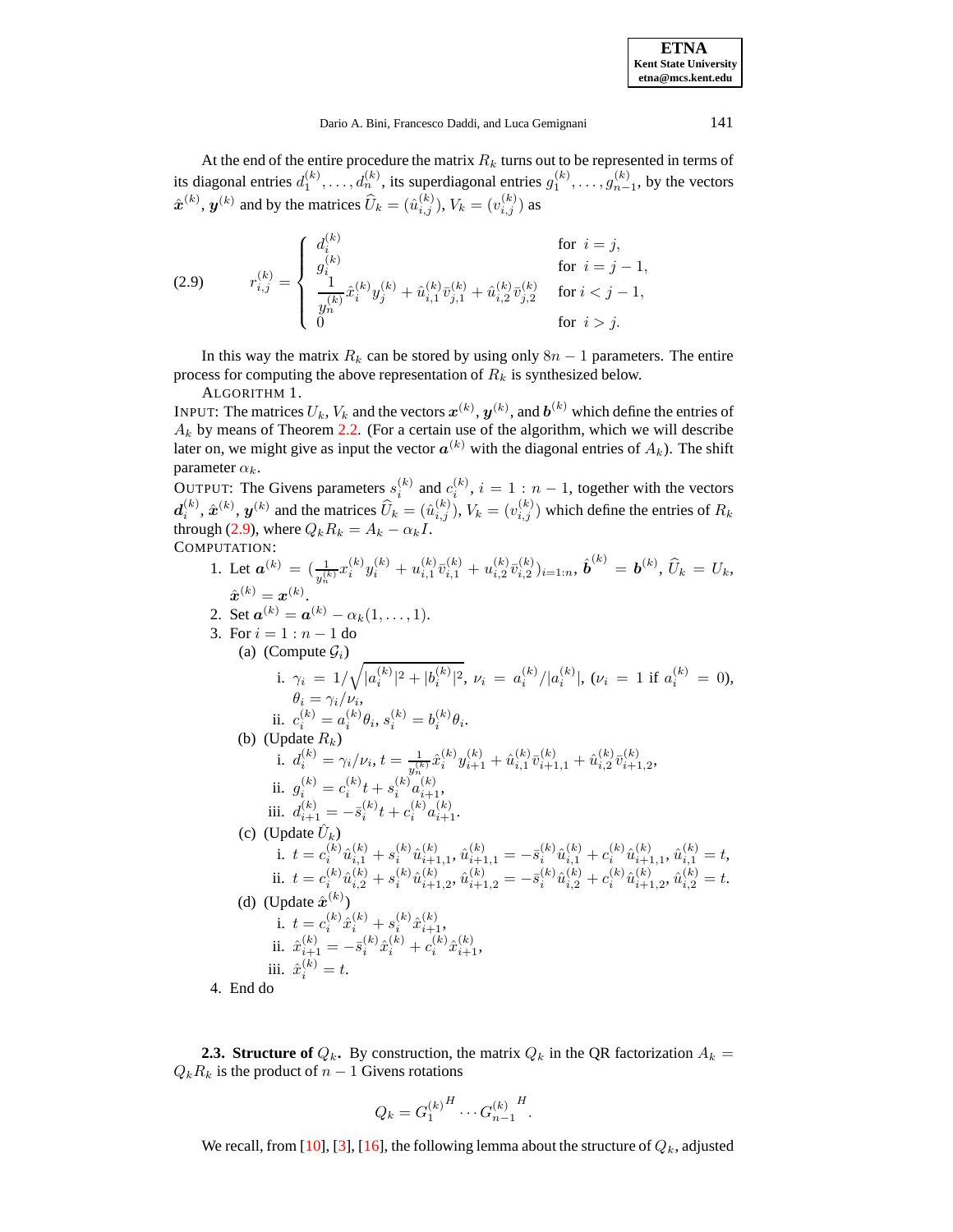<span id="page-5-0"></span>to the complex field.

LEMMA 2.3. Let  $c_i^{(k)} \in \mathbb{R}$  and  $s_i^{(k)} \in \mathbb{C}$ ,  $i = 1 : n - 1$ , be the parameters defining *the Givens rotations*  $G_i^{(k)}$ ,  $i = 1 : n - 1$ *. Define* 

$$
(2.10) \quad\n\begin{aligned}\nD_{\mathbf{S}^{(k)}} &= \text{diag}\big(1, -s_1^{(k)}, s_1^{(k)} s_2^{(k)}, \dots, (-1)^{n-1} s_1^{(k)} s_2^{(k)} \dots s_{n-1}^{(k)}\big), \\
\mathbf{p}^{(k)} &= D_{\mathbf{S}^{(k)}}^{-1} [1, c_1^{(k)}, c_2^{(k)}, \dots, c_{n-1}^{(k)}]^T, \\
\mathbf{q}^{(k)} &= D_{\mathbf{S}^{(k)}} \big[c_1^{(k)}, c_2^{(k)}, c_3^{(k)}, \dots, c_{n-1}^{(k)}, 1\big]^T.\n\end{aligned}
$$

*Then*

$$
Q_k = G_1^{(k)H} \cdots G_{n-1}^{(k)}{}^H = \begin{bmatrix} q_1^{(k)} p_1^{(k)} & q_2^{(k)} p_1^{(k)} & \cdots & q_n^{(k)} p_1^{(k)} \\ \overline{s}_1^{(k)} & q_2^{(k)} p_2^{(k)} & \cdots & q_n^{(k)} p_2^{(k)} \\ & & \overline{s}_2^{(k)} & \ddots & \vdots \\ & & & \ddots & q_{n-1}^{(k)} p_{n-1}^{(k)} & q_n^{(k)} p_{n-1}^{(k)} \\ & & & & \overline{s}_{n-1}^{(k)} & q_n^{(k)} p_n^{(k)} \\ & & & & & \overline{s}_{n-1}^{(k)} & q_n^{(k)} p_n^{(k)} \end{bmatrix}.
$$

*Thus, the entries*  $q_{i,j}^{(k)}$  *of*  $Q_k$  *are given by* 

$$
q_{i,j}^{(k)} = \begin{cases} 0 & \text{if } i > j+1\\ \bar{s}_i^{(k)} & \text{if } i = j+1\\ (-1)^{i+j}c_{i-1}^{(k)}c_j^{(k)}\prod_{\ell=i}^{j-1}s_\ell^{(k)} & \text{if } i \leq j \end{cases}
$$

*where we assume*  $c_0^{(k)} = c_n^{(k)} = 1$ .

**3. Constructive issues and algorithms.** The results of the above section allow us to design a fast algorithm for implementing the single QR step in  $O(n)$  ops provided that  $A_0$ is a companion matrix. In this section we discuss some related computational issues and describe in details the new algorithm.

For the sake of clarity, we first provide the description of an algorithm for the QR and RQ steps by ignoring numerical issues like overflow/underflow problems. Numerical drawbacks and the way to overcome them will be discussed later on in section [3.3](#page-8-0)

**3.1. The QR step.** The QR step can be carried out by using Algorithm [1.](#page-4-1) For real data, the arithmetic cost of this algorithm is  $5n$  ops for computing the Givens rotations, 11*n* ops for computing  $R_k$ , 12*n* ops for updating  $\widehat{U}_k$  and 6*n* ops for updating  $\widehat{\mathbf{x}}^{(k)}$ . The overall cost is 34n ops.

**3.2. The RQ step.** In order to complete the QR iteration we have to compute the vectors  $\mathbf{b}^{(k+1)}$ ,  $\mathbf{x}^{(k+1)}$ ,  $\mathbf{y}^{(k+1)}$  and the matrices  $U_{k+1}$ ,  $V_{k+1}$ , which define the matrix  $A_{k+1} = R_k Q_k + \alpha_k I$  by means of Theorem [2.2,](#page-2-1) given the matrices  $Q_k$  and  $R_k$  of the factorization  $A_k - \alpha_k I = Q_k R_k$ . By allowing redundancy of representation, we use as input variable also the vector  $a^{(k)}$  with the diagonal entries of  $A_k$ . More precisely we have to perform the following task:

GIVEN:

- (i) the vectors  $s^{(k)}$  and  $c^{(k)}$  defining  $Q_k$  by means of the Givens rotations,
- (ii) the last column  $x^{(k)}$  and the first row  $y^{(k)T}$  of  $A_k^{-H}$ , respectively, defining the upper triangular part of  $A_k^{-H}$  by means of [\(2.7\)](#page-2-2),
- (iii) the matrices  $U_k$ ,  $V_k$ , such that [\(2.5\)](#page-2-3) holds,
- (iv) the vectors  $d^{(k)}$ ,  $g^{(k)}$ ,  $\hat{x}^{(k)}$  and the matrix  $\hat{U}_k$  defining (together with  $y^{(k)}$  and  $V_k$ ) the matrix  $R_k$  through [\(2.9\)](#page-4-0),
- (v) the shift parameter  $\alpha_k$ .

COMPUTE:

(j) the vectors  $a^{(k+1)}$ ,  $b^{(k+1)}$  defining the diagonal and subdiagonal entries of  $A_{k+1}$ ,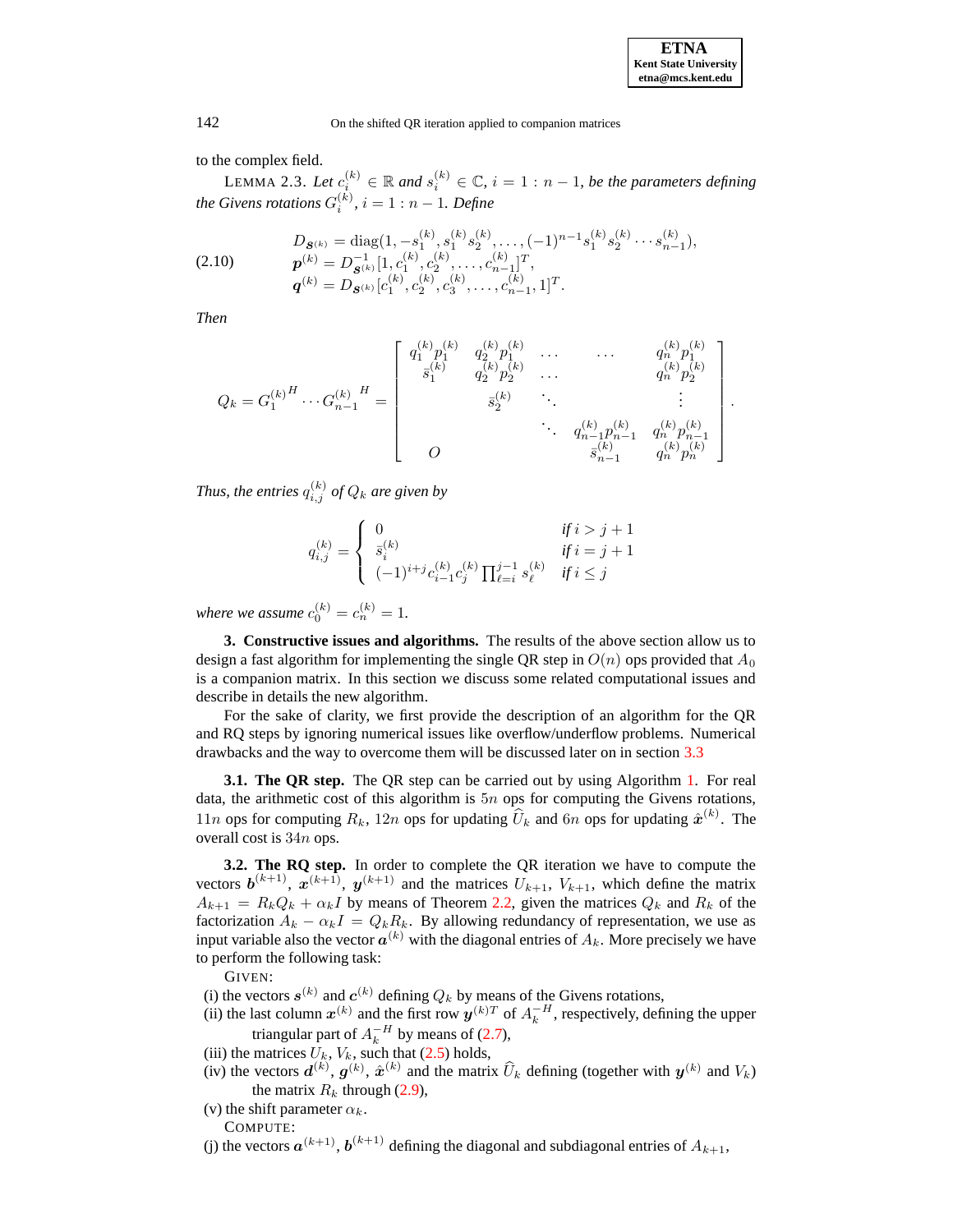(jj) the vectors  $x^{(k+1)}$ ,  $y^{(k+1)}$  defining the upper triangular part of  $A_{k+1}^{-H}$ , (jjj) the matrices  $U_{k+1}$  and  $V_{k+1}$  such that [\(2.5\)](#page-2-3) holds for  $A_{k+1}$ .

The computation of  $a^{(k+1)}$  and  $b^{(k+1)}$  is straightforward and follows from the relation  $A_{k+1} = R_k Q_k + \alpha_k I$  in the light of the representations of  $Q_k$  and  $R_k$ , given in Lemma [2.3](#page-5-0) and in [\(2.9\)](#page-4-0), respectively:

$$
\begin{split} a_i^{(k+1)}&=d_i^{(k)}c_{i-1}^{(k)}c_i^{(k)}+g_i\bar{s}_i^{(k)}+\alpha_k\quad i=1:n,\;\;\text{where}\;c_0=c_n=1,\\ b_i^{(k+1)}&=d_{i+1}^{(k)}\bar{s}_i^{(k)},\qquad\qquad i=1:n-1. \end{split}
$$

Observe also that from the equations  $U_{k+1} = Q_k U_k$  and  $V_{k+1} = Q_k V_k$  we may easily compute  $U_{k+1}$  and  $V_{k+1}$  by just applying  $n-1$  Givens rotations to the two columns of  $U_k$  and  $V_k$  at the cost of  $24(n - 1)$  ops. For the orthogonality of Givens rotations, this computation is robust and stable.

The computation of  $x^{(k+1)}$  and  $y^{(k+1)}$  deserves special attention. We propose different algorithms for this subtask.

**Method 1** Rewrite [\(2.5\)](#page-2-3) as

$$
A_{k+1}^{-H} = Q_k^H A_k Q_k - U_{k+1} V_{k+1}^H
$$

and from  $\boldsymbol{x}^{(k+1)}=A_{k+1}^{-H}\boldsymbol{e}_n,$   $\boldsymbol{y}^{(k+1)T}=\boldsymbol{e}_1^TA_{k+1}^{-H}$  obtain that

$$
\mathbf{x}^{(k+1)} = Q_k^H A_k Q_k \mathbf{e}_n - U_{k+1} V_{k+1}^H \mathbf{e}_n,
$$
  

$$
\mathbf{y}^{(k+1)T} = \mathbf{e}_1 Q_k^H A_k Q_k - \mathbf{e}_1^T U_{k+1} V_{k+1}^H.
$$

The computational cost of the above expression is  $O(n)$  ops. In fact, multiplication of a vector by  $Q_k$  is reduced to applying  $n-1$  Givens rotations and the product of a vector by the matrix  $A_k$  still has a linear cost due to the semiseparability of  $A_k$ .

**Method 2** From the equation  $A_{k+1} = Q_k^H A_k Q_k$  obtain that

$$
\mathbf{x}^{(k+1)} = Q_k^H A_k^{-H} Q_k \mathbf{e}_n,
$$
  

$$
\mathbf{y}^{(k+1)T} = \mathbf{e}_1^T Q_k^H A_k^{-H} Q_k.
$$

In this way the computation is reduced to computing products of Givens rotations with vectors and to solving systems having a semiseparable coefficient matrix in Hessenberg form. The latter computation can be accomplished by computing the QR factorization of the matrix  $A_k$  and by solving two triangular semiseparable systems. Both the computations clearly have linear cost. In fact, the QR factorization of  $A_k$  can be computed by applying Algorithm [1,](#page-4-1) while the solution of triangular semiseparable systems can be computed by means of Algorithm [2](#page-11-0) in Section [4.](#page-10-0)

**Method 3** From the equation  $A_{k+1} = R_k A_k R_k^{-1}$  we deduce that

$$
\mathbf{x}^{(k+1)} = A_{k+1}^{-H} \mathbf{e}_n = R_k^{-H} A_k^{-H} R_k^H \mathbf{e}_n = \bar{r}_{n,n}^{(k)} R_k^{-H} \mathbf{x}^{(k)},
$$
  

$$
\mathbf{y}^{(k+1)T} = \mathbf{e}_1^T A_{k+1}^{-H} = \mathbf{e}_1^T R_k^{-H} A_k^{-H} R_k^H = \frac{1}{\bar{r}_{1,1}^{(k)}} \mathbf{y}^{(k)^T} R_k^H.
$$

The computation of  $x^{(k+1)}$  and  $y^{(k+1)}$  based on the latter formulas is reduced to solving a triangular semiseparable system and to multiplying a triangular semiseparable matrix with a vector, respectively. Both computations can be performed in  $O(n)$  ops (compare with Algorithm [2](#page-11-0) in Section [4\)](#page-10-0).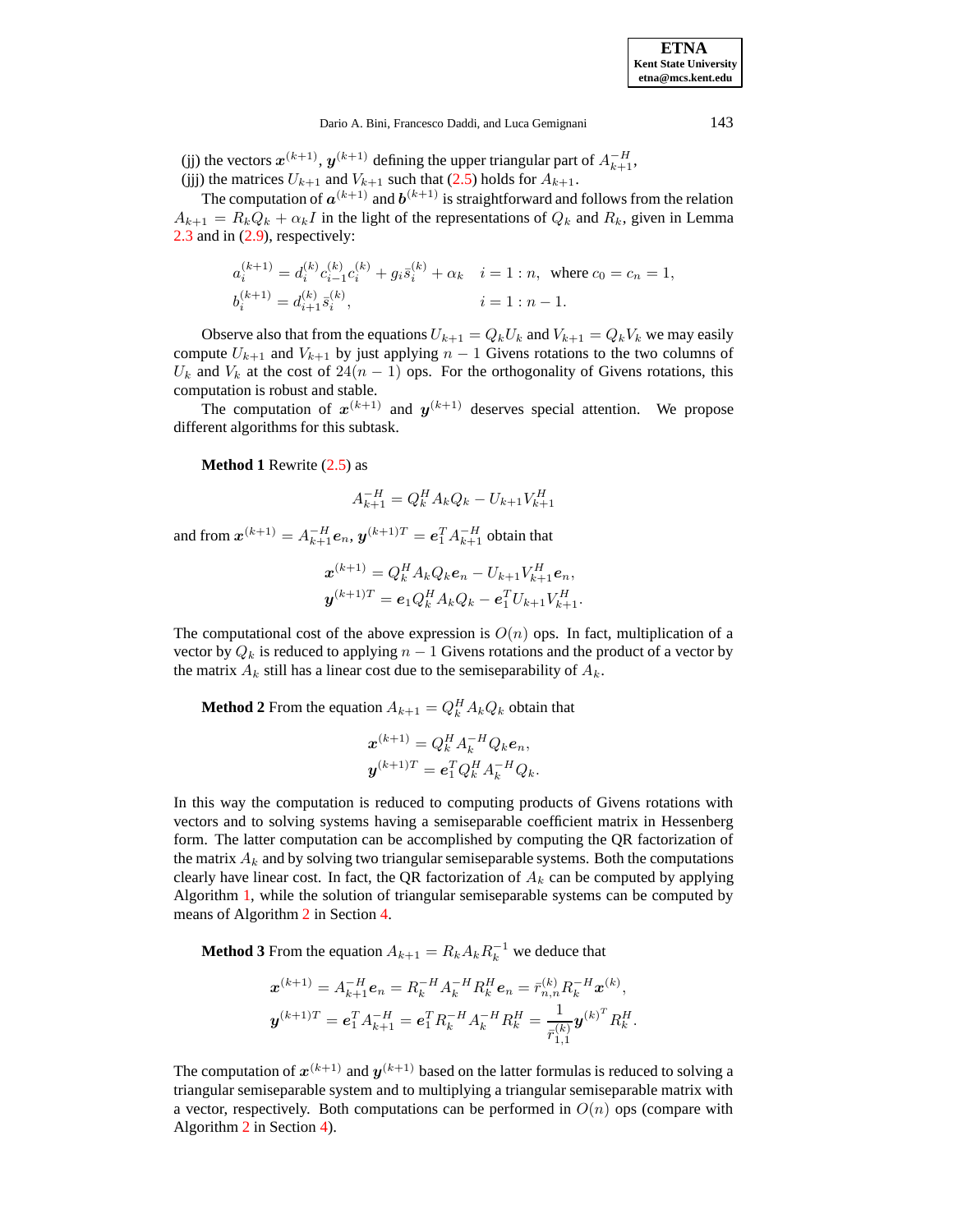| <b>ETNA</b>                  |  |  |  |  |  |  |
|------------------------------|--|--|--|--|--|--|
| <b>Kent State University</b> |  |  |  |  |  |  |
| etna@mcs.kent.edu            |  |  |  |  |  |  |

**Method 4** From the equation  $A_{k+1}^{-H} = Q_k^H A_k^{-H} Q_k$  deduce that  $(\mathbf{y}^{(k+1)})^T = \mathbf{h}^T Q_k$ , where  $h^T$  is the first row of  $Q_k^H A_k$ . Now, since  $Q_k^H = G_{n-1}^{(k)H} \cdots G_1^{(k)H}$ , it follows that  $h$ is a linear combination of the first two rows of  $A_k^{-H}$ . More precisely

$$
\mathbf{h} = c_1^{(k)} (\mathbf{e}_1^T A_k^{-H}) + s_1^{(k)} (\mathbf{e}_2^T A_k^{-H}),
$$

that is, from the structure of  $A^{-H}$  we find that

$$
\mathbf{e}_1^T A_k^{-H} = \frac{x_1^{(k)}}{y_n^{(k)}} (y_1^{(k)}, y_2^{(k)}, \dots, y_n^{(k)}) = (y_1^{(k)}, y_2^{(k)}, \dots, y_n^{(k)}),
$$
  

$$
\mathbf{e}_2^T A_k^{-H} = \frac{x_2^{(k)}}{y_n^{(k)}} (\xi^{(k)}, y_2^{(k)}, \dots, y_n^{(k)}),
$$

where  $\xi^{(k)} = \frac{y_n^{(k)}}{(k)}$  $x_2^{(k)}$  $(A_k^{-H})_{2,1}$ , i.e., from [\(2.5\)](#page-2-3)

$$
\xi^{(k)} = \frac{y_n^{(k)}}{x_2^{(k)}} (\bar{b}_1^{(k)} + u_{2,1}^{(k)} \bar{v}_{1,1}^{(k)} + u_{2,2}^{(k)} \bar{v}_{1,2}^{(k)}).
$$

Once  $y^{(k+1)}$  has been computed, the vector  $x^{(k+1)}$  can be recovered from the nonlinear system

$$
A_{k+1}^H \boldsymbol{x}^{(k+1)} = \boldsymbol{e}_n,
$$

which can be solved by means of substitution in the following way. Rewrite the system as (where for the sake of simplicity we omit the index k and we consider  $n = 5$ )

$$
(3.1) \qquad \begin{pmatrix} \bar{a}_1 & \bar{b}_1 \\ \bar{x}_1\bar{y}_2 & \bar{a}_2 & \bar{b}_2 \\ \bar{x}_1\bar{y}_3 & \bar{x}_2\bar{y}_3 & \bar{a}_3 & \bar{b}_3 \\ \bar{x}_1\bar{y}_4 & \bar{x}_2\bar{y}_4 & \bar{x}_3\bar{y}_4 & \bar{a}_4 & \bar{b}_4 \\ \bar{x}_1\bar{y}_5 & \bar{x}_2\bar{y}_5 & \bar{x}_3\bar{y}_5 & \bar{x}_4\bar{y}_5 & \bar{a}_5 \end{pmatrix} + \qquad (3.1)
$$
\n
$$
\sum_{i=1}^2 \begin{bmatrix} 0 \\ \bar{u}_{1,i}v_{2,i} & 0 \\ \bar{u}_{1,i}v_{3,i} & \bar{u}_{2,i}v_{3,i} & 0 \\ \bar{u}_{1,i}v_{4,i} & \bar{u}_{2,i}v_{4,i} & \bar{u}_{3,i}v_{4,i} & 0 \\ \bar{u}_{1,i}v_{5,i} & \bar{u}_{2,i}v_{5,i} & \bar{u}_{3,i}v_{5,i} & \bar{u}_{4,i}v_{5,i} & 0 \end{bmatrix} \begin{bmatrix} x_1 \\ x_2 \\ x_3 \\ x_4 \\ x_5 \end{bmatrix} = \begin{bmatrix} 0 \\ 0 \\ 0 \\ 0 \\ 1 \end{bmatrix}.
$$

Set  $x_1 = y_n$  and compute  $x_2$  from the first equation, compute  $x_3$  from the second equation, and so forth until  $x_n$  is computed from the  $(n - 1)$ -st equation. Once again the semiseparable structure of  $A_k$  enables us to compute  $x^{(k+1)}$  in  $O(n)$  ops.

A similar substitution technique can be applied to compute  $y^{(k+1)}$  once the vector  $x^{(k+1)}$  has been computed.

<span id="page-7-0"></span>**Method 5** This method is valid if  $\alpha_k = 0$ , i.e., if no shift is performed in the QR iteration. In fact, in this case we have  $A_{k+1} = R_k Q_k$  so that we obtain

(3.2) 
$$
\mathbf{x}^{(k+1)} = R_k^{-H} Q_k \mathbf{e}_n
$$

$$
\mathbf{y}^{(k+1)} = \frac{1}{\bar{r}_{1,1}^{(k)}} Q_k^H \mathbf{e}_1
$$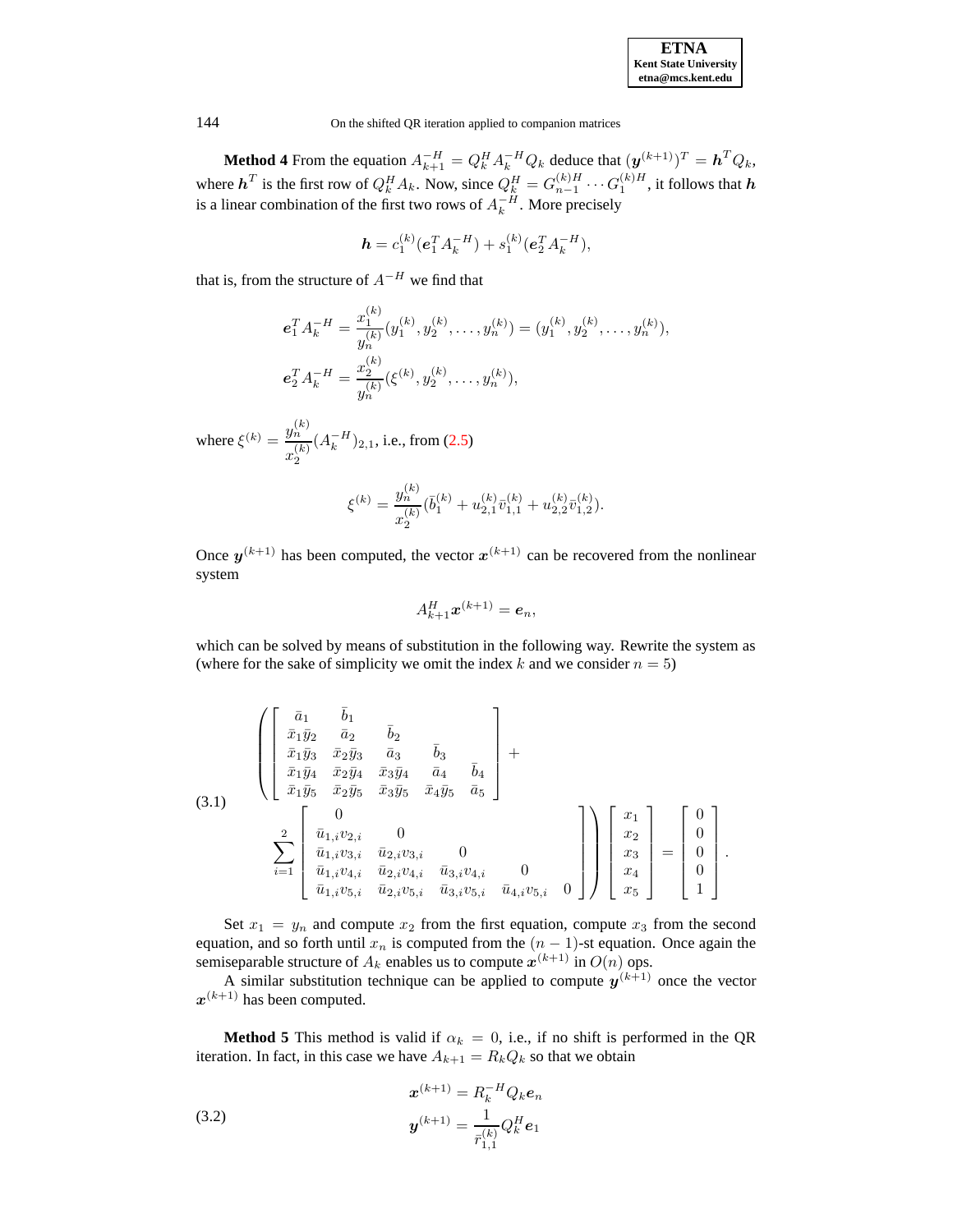<span id="page-8-0"></span>**3.3. Numerical issues.** In this section we are concerned with numerical issues of stability and robustness of the different algorithms for performing the QR iteration described in the previous section.

An important observation related to these issues concerns the growth of the vectors  $\bm{u}^{(k)}_1, \bm{u}^{(k)}_2, \bm{v}^{(k)}_1, \bm{v}^{(k)}_2.$ 

REMARK 2. Since  $Q_k$  is unitary, it follows from the relations  $u_1^{(k+1)} = Q_k u_1^{(k)}$ ,  $\bm{u}_2^{(k+1)}=Q_k\bm{u}_2^{(k)},\bm{v}_1^{(k+1)}=Q_k\bm{v}_1^{(k)},\bm{v}_2^{(k+1)}=Q_k\bm{v}_2^{(k)}$  that

$$
||u_1^{(k)}|| = ||u_1^{(0)}|| = 1,
$$
  
\n
$$
||u_2^{(k)}|| = ||u_2^{(0)}|| = \left(\sum_{i=1}^n |f_i|^2\right)^{\frac{1}{2}},
$$
  
\n
$$
||v_1^{(k)}|| = ||v_1^{(0)}|| = \frac{1}{|f_1|} \left(\sum_{i=1}^n |f_i|^2\right)^{\frac{1}{2}},
$$
  
\n
$$
||v_2^{(k)}|| = ||v_2^{(0)}|| = 1,
$$

where  $\|\cdot\|$  denotes the Euclidean norm. Therefore, in the computation of  $U_k$  and  $V_k$ , we do not have to expect numerical problems such as overflow or breakdowns.

A different situation holds for the vectors  $x^{(k)}$  and  $y^{(k)}$ ; their computation is numerically much more delicate.

We may easily obtain uniform bounds for  $||x^{(k)}||$  and  $||y^{(k)}||$ . In fact, since  $x^{(k)}$  =  $A_k^{-H}$ **e**<sub>1</sub>, we have

$$
\|\boldsymbol{x}^{(k)}\| \le \|A_k^{-H}\| = \|F^{-H}\| \le \|F^{-H}\|_F = \sqrt{n-1 + \frac{1}{|f_1|^2}(1 + \sum_{i=1}^{n-1}|f_i|^2)},
$$

where  $\|\cdot\|_F$  denotes the Frobenius norm. Similarly we have

$$
\|\mathbf{y}^{(k)}\| \le \|F^{-1}\| \le \sqrt{n-1 + \frac{1}{|f_1|^2} \left(1 + \sum_{i=1}^{n-1} |f_i|^2\right)}.
$$

Moreover, from the relation  $|a_{i,j}| \leq ||A||_F$ , valid for the Frobenius norm  $||\cdot||_F$ , we deduce that

$$
x_i^{(k)}y_j^{(k)}/y_n^{(k)}=x_i^{(k)}y_j^{(k)}/x_1^{(k)}\leq \sqrt{n-1+\frac{1}{|f_1|^2}(1+\sum_{i=1}^{n-1}|f_i|^2)},\quad i\leq j.
$$

Indeed these relations are useful to keep under control the rounding errors generated by a floating point computation of the algorithms of the previous section. However, unlike the case of the matrices  $U_k$  and  $V_k$ , the uniform boundedness of  $x^{(k)}$  and of  $y^{(k)}$  does not guarantee that numerical breakdown is avoided. The following example clarifies the situation.

Consider the matrix  $A = (a_{i,j})$  such that  $a_{i,j} = \epsilon^{j-i}, j \geq i$ , where  $0 < \epsilon < 1$ , say  $\epsilon =$ 1/10. The first row  $y^T$  and the last column x of A are such that  $y^T = (1, \epsilon, \epsilon^2, \dots, \epsilon^{n-1})$ and  $\mathbf{x} = (\epsilon^{n-1}, \ldots, \epsilon^2, \epsilon, 1)^T$ . Clearly it holds  $a_{i,j} = x_i y_j / x_1$  for  $j \geq i$ . Moreover, the moduli of the components of x, y and of  $x_i y_j/x_1$  are bounded from above by 1. If  $n > 309$ , working with the IEEE floating point arithmetic, we encounter underflow in the computation of  $x_1 = 10^{-n+1}$  so that the expression  $x_i y_j/x_1$  would generate a breakdown due to a division by zero.

The situation illustrated by this example is not artificial at all as it could seem at first glance. In fact, during convergence of the QR iteration, the matrix  $A_k$  tends to an upper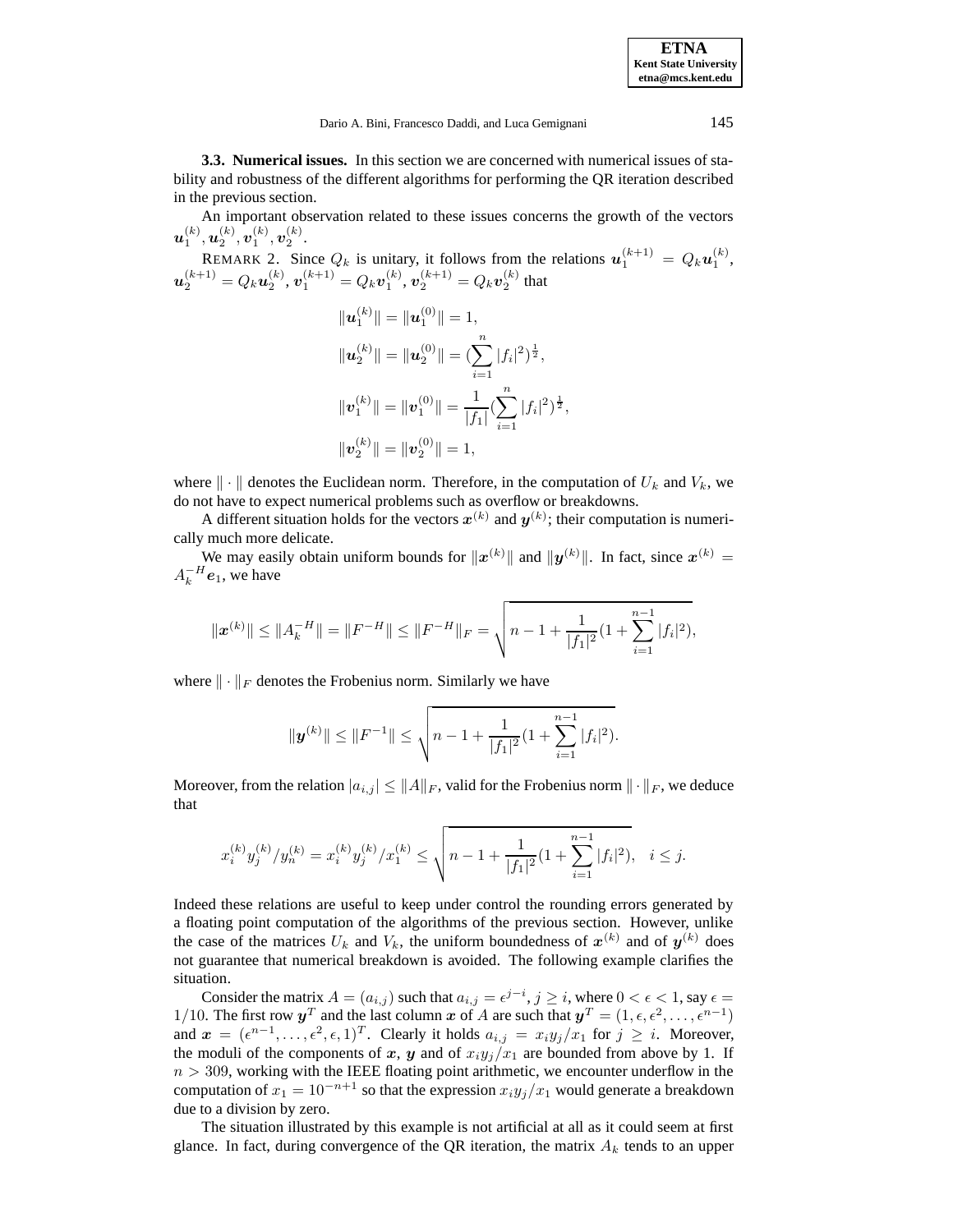triangular matrix, and, if the shift strategy is applied for approximating a simple eigenvalue, the entry in position  $(n, n - 1)$  of  $A_k$  converges superlinearly to zero. This implies that the last column of  $A_k^{-H}$  converges superlinearly to a multiple of  $e_n$ , that is,  $x_1^{(k)}$  converges to zero.

<span id="page-9-0"></span>An attempt to keep handle this difficulty is to use a suitable representation of the vectors  $\bm{x}^{(k)}$  and  $\bm{y}^{(k)}$ . To this regard, it is important to point out that the representation of  $Q_k$ given in Lemma [2.3](#page-5-0) shows that the last column as well as the first row of  $Q_k$  suffer from the same problem as  $x^{(k)}$  and  $y^{(k)}$ . In fact, from the equations

$$
Q_{k}e_{n} = (-1)^{n-1} (s_{1}^{(k)} \cdots s_{n-1}^{(k)}) D_{\mathcal{S}^{(k)}}^{-1} \begin{bmatrix} 1 \\ c_{1}^{(k)} \\ \vdots \\ c_{n-1}^{(k)} \end{bmatrix},
$$
  
\n(3.3)  
\n
$$
Q_{k}^{H}e_{1} = \overline{D}_{\mathcal{S}^{(k)}} \begin{bmatrix} c_{1}^{(k)} \\ \vdots \\ c_{n-1}^{(k)} \\ 1 \end{bmatrix},
$$
  
\n
$$
D_{\mathcal{S}^{(k)}} = \text{diag}(1, -s_{1}^{(k)}, s_{1}^{(k)} s_{2}^{(k)}, \dots, (-1)^{n-1} s_{1}^{(k)} \cdots s_{n-1}^{(k)}),
$$

which we deduce from Lemma [2.3,](#page-5-0) we find that computing the components of  $p^{(k)}$  and  $q^{(k)}$ may generate overflow and underflow even for moderate values of  $n$  due to the property  $|s_i^{(k)}|, |c_i^{(k)}| \leq 1, i = 1 : n - 1$ . In fact, the matrix  $Q_k$  is more conveniently represented by means of the Givens parameters  $s_i^{(k)}$ ,  $c_i^{(k)}$ ,  $i = 1 : n-1$ , rather than by means of the vectors  $q^{(k)}$  and  $p^{(k)}$ . Moreover, this latter representation of  $Q_k$  allows one to perform numerical computations with  $Q_k$ , such as the evaluation of matrix-vector products, without incurring in any numerical breakdown.

Another useful remark is that the representation of  $y^{(k+1)}$  given by [\(3.2\)](#page-7-0), in the case where no shift strategy is applied, is given in terms of the first row of  $Q_k$ , i.e. (compare with [\(3.3\)](#page-9-0)),

$$
\boldsymbol{y}^{(k+1)} = \frac{1}{\bar{r}_{1,1}^{(k)}} Q_k^H \boldsymbol{e}_1 = \frac{1}{\bar{r}_{1,1}^{(k)}} \overline{D}_{\boldsymbol{S}^{(k)}} \begin{bmatrix} c_1^{(k)} \\ \vdots \\ c_{n-1}^{(k)} \\ 1 \end{bmatrix}.
$$

These considerations suggest to represent the vectors  $x^{(k+1)}$  and  $y^{(k+1)}$  by means of the Givens parameters  $s_i^{(k)}$  and  $c_i^{(k)}$  and by auxiliary vectors  $\boldsymbol{w}^{(k+1)}$  and  $\boldsymbol{z}^{(k+1)}$ , such that

(3.4) 
$$
\mathbf{x}^{(k+1)} = (-1)^{n-1} (s_1^{(k)} \cdots s_{n-1}^{(k)}) D_{\mathbf{S}^{(k)}}^{-1} \mathbf{z}^{(k+1)},
$$

$$
\mathbf{y}^{(k+1)} = \overline{D}_{\mathbf{S}^{(k)}} \mathbf{w}^{(k+1)}.
$$

In this way, if no shift strategy is applied, then from  $(3.2)$  and  $(3.4)$  we find that

(3.5)  

$$
\mathbf{w}^{(k+1)} = \frac{1}{\bar{r}_{1,1}^{(k)}} (c_1^{(k)}, \dots, c_{n-1}^{(k)}, 1)^T,
$$

$$
\mathbf{z}^{(k+1)} = D_{\mathbf{S}^{(k)}} R_k^{-H} D_{\mathbf{S}^{(k)}}^{-1} (1, c_1^{(k)}, \dots, c_{n-1}^{(k)})^T
$$

Thus,  $w^{(k+1)}$  is readily available from the Givens rotations and from  $r_{1,1}^{(k)}$  without numerical problems, while  $z^{(k+1)}$  is obtained by solving a triangular semiseparable system. For the computational issues related to the latter problem we refer the reader to section [4](#page-10-0) and to

<span id="page-9-2"></span><span id="page-9-1"></span>.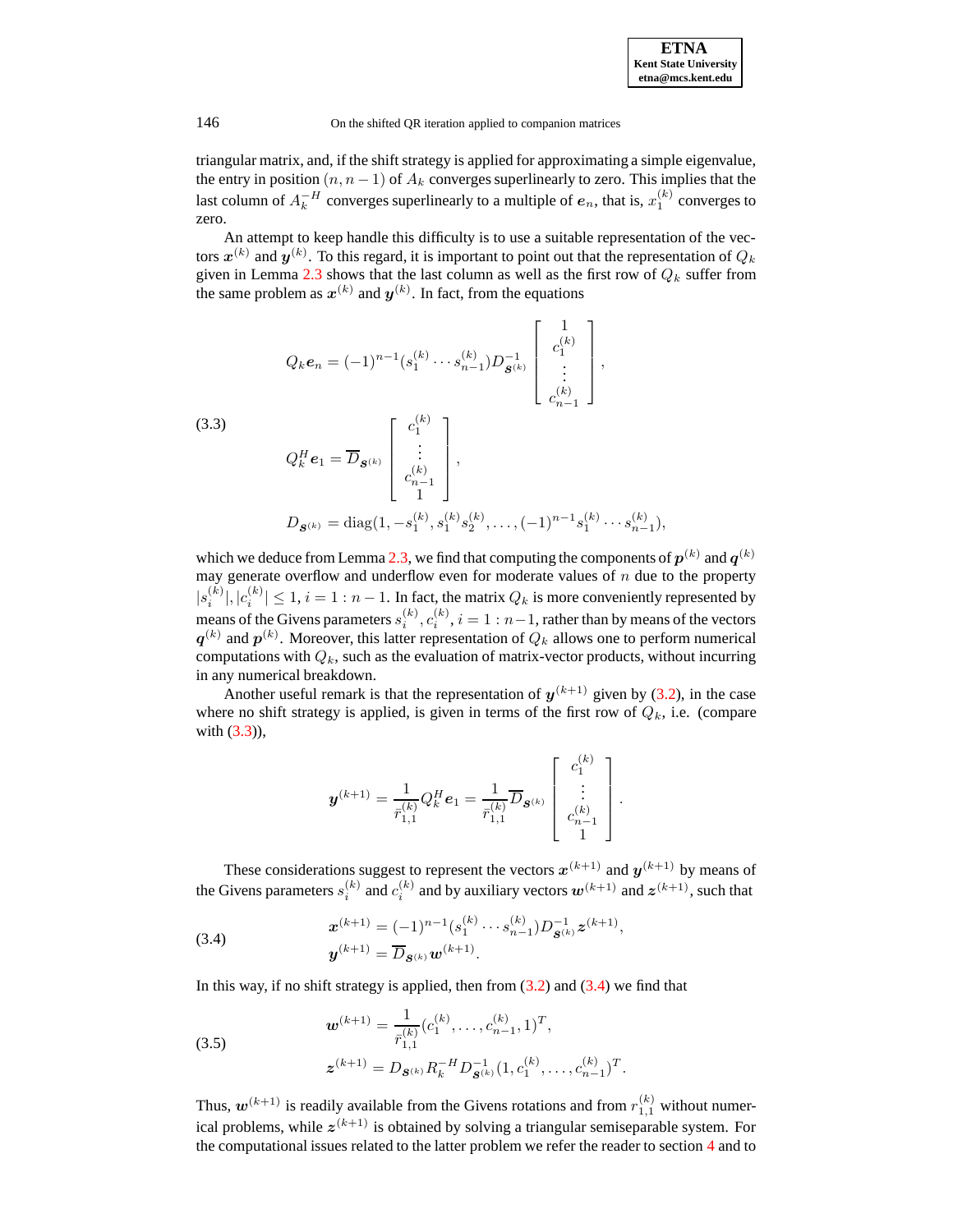Algorithm [2.](#page-11-0) With this representation we expect more robustness even in the computation of  $z^{(k+1)}$ .

<span id="page-10-1"></span>A different way to represent  $x^{(k)}$  and  $y^{(k)}$  is derived from equation [\(2.8\)](#page-2-4), where the upper triangular part of  $A_k^{-H}$  is given in terms of the lower diagonal entries of  $A_k$  by means of two auxiliary vectors. Let us rewrite this representation below, where this time  $w^{(k+1)}$ and  $z^{(k+1)}$  denote the vectors with components  $((-1)^{i-1} \hat{d}_i^{(k)})$  and  $((-1)^{n-i} \tilde{d}_{n-i}^{(k)})$ , re-spectively (compare with Lemma [2.1\)](#page-2-5).

(3.6) 
$$
\mathbf{x}^{(k+1)} = (b_1^{(k+1)} \cdots b_{n-1}^{(k+1)}) D_{\mathbf{b}^{(k+1)}}^{-1} \mathbf{z}^{(k+1)},
$$

$$
\mathbf{y}^{(k+1)} = D_{\mathbf{b}^{(k+1)}} \mathbf{w}^{(k+1)}.
$$

<span id="page-10-0"></span>**4. Implementation.** We are ready to describe implementations of the QR and RQ steps which aim to remove the breakdown situations encountered in the original computations of section 3. They are based on the representation of  $x^{(k)}$  and of  $y^{(k)}$  provided in [\(3.4\)](#page-9-1). Similar implementations can be based on [\(3.6\)](#page-10-1).

Let us consider the QR step as described in Algorithm [1](#page-4-1) and replace the vectors  $\boldsymbol{x}^{(k)},$  $\hat{\boldsymbol{x}}^{(k)}, \boldsymbol{y}^{(k)}$  by  $\boldsymbol{z}^{(k)}, \hat{\boldsymbol{z}}^{(k)}$  and  $\boldsymbol{w}^{(k)},$  respectively, such that

$$
\begin{aligned} \mathbf{x}^{(k)} &= (-1)^{n-1} (s_1^{(k-1)} \cdots s_{n-1}^{(k-1)}) D_{\mathbf{S}^{(k-1)}}^{-1} \mathbf{z}^{(k)}, \\ \hat{\mathbf{x}}^{(k)} &= (-1)^{n-1} (s_1^{(k-1)} \cdots s_{n-1}^{(k-1)}) D_{\mathbf{S}^{(k-1)}}^{-1} \hat{\mathbf{z}}^{(k)}, \\ \mathbf{y}^{(k)} &= D_{\mathbf{S}^{(k-1)}} \mathbf{w}^{(k)}. \end{aligned}
$$

These replacements modify the computational scheme of Algorithm [1](#page-4-1) only in the stages 1, (b) and (d), which now become

1. 
$$
\mathbf{a}^{(k)} = \left(\frac{1}{w_n^{(k)}} z_i^{(k)} w_i^{(k)} + u_{i,1}^{(k)} \bar{v}_{i,1}^{(k)} + u_{i,2}^{(k)} \bar{v}_{i,2}^{(k)}\right)_{i,1,n}, \hat{\mathbf{b}}^{(k)} = \mathbf{b}^{(k)}, \hat{U}_k = U_k, \hat{\mathbf{z}}^{(k)} = \mathbf{z}^{(k)}.
$$
  
\n(b) (Update  $R_k$ )  
\n(i)  $d_i^{(k)} = \gamma_i^{(k)}, t = \frac{1}{w_n^{(k)}} \hat{z}_i^{(k)} w_{i+1}^{(k)} s_i^{(k-1)} + \hat{u}_{i,1}^{(k)} \bar{v}_{i+1,1}^{(k)} + \hat{u}_{i,2}^{(k)} \bar{v}_{i+1,2}^{(k)},$   
\n(ii)  $g_i^{(k)} = c_i^{(k)} t + s_i^{(k)} a_{i+1}^{(k)},$   
\n(iii)  $d_{i+1}^{(k)} = -s_i^{(k)} t + c_i^{(k)} a_{i+1}^{(k)}.$   
\n(d) (Update  $\hat{\mathbf{z}}^{(k)}$ )  
\n(i)  $t = c_i^{(k)} \hat{z}_i^{(k)} - \frac{s_i^{(k)}}{s_i^{(k-1)}} \hat{z}_{i+1}^{(k)},$   
\n(ii)  $\hat{z}_{i+1}^{(k)} = s_i^{(k)} s_i^{(k-1)} \hat{z}_i^{(k)} + c_i^{(k)} \hat{z}_{i+1}^{(k)},$   
\n(iii)  $\hat{z}_i^{(k)} = t.$ 

The computational cost of this modification is slightly higher than the one of Algorithm [1](#page-4-1) but still remains linear in n. Possible numerical troubles in this modification might be encountered in the computation of the ratio  $\frac{s_i^{(k)}}{i}$  $s_i^{(k-1)}$ . It is worth observing that if  $s_i^{(k-1)}$  is numerically zero, then convergence has taken place and the algorithm stops (or continues after deflating the approximated eigenvalue). Moreover, in the case of linear convergence it holds that  $\lim_{k\to\infty} \frac{s_i^{(k)}}{(k-i)}$  $s_i^{(k-1)}$ is a nonzero constant, whereas in the case of superlinear

convergence it holds  $\lim_{k\to\infty} \frac{s_i^{(k)}}{(k-i)}$  $s_i^{(k-1)}$  $= 0.$ 

Concerning the implementation of the RQ step, consider the most simple case where no shift strategy is applied so that we may rely on method 5. Indeed, from  $(3.5)$  we may recover  $w^{(k+1)}$  at no additional cost, whereas for computing  $z^{(k+1)}$  we have to solve the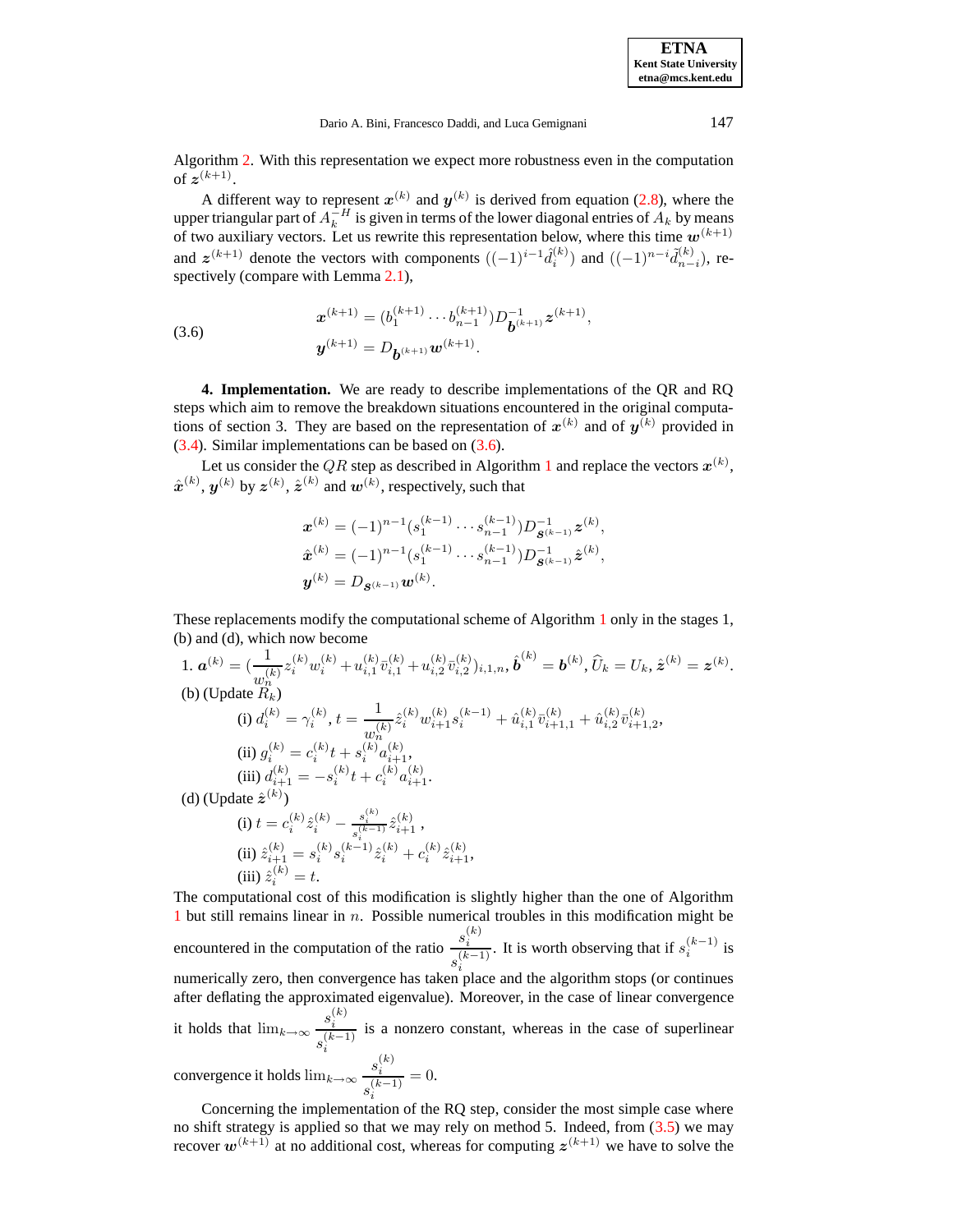,

148 On the shifted QR iteration applied to companion matrices

linear system

(4.1) 
$$
D_{\mathbf{S}^{(k)}} R_k^H D_{\mathbf{S}^{(k)}}^{-1} z^{(k+1)} = \mathbf{b},
$$

$$
\mathbf{b} = (1, c_1^{(k)}, \dots, c_{n-1}^{(k)})^T,
$$

where  $R_k = (r_{i,j}^{(k)})$  is defined by the vectors  $\boldsymbol{d}^{(k)}$ ,  $\boldsymbol{g}^{(k)}$ ,  $\hat{\boldsymbol{x}}^{(k)}$ ,  $\boldsymbol{y}^{(k)}$  and by the matrices  $\widehat{U}_k$ ,  $V_k$  as in [\(2.9\)](#page-4-0).

The following algorithm solves the triangular semiseparable system [\(4.1\)](#page-11-1). The algorithm relies on the structure of the matrix  $D_{\mathbf{S}^{(k)}} R_k^H D_{\mathbf{S}^{(k)}}^{-1}$  which is obtained from [\(2.9\)](#page-4-0) and whose entries are reported below

$$
\left\{\begin{array}{ll} \bar{d}_i^{(k)} & \text{if } i = j, \\[1mm] -s_i^{(k)}\bar{g}_i^{(k)} & \text{if } i = j+1, \\[1mm] (s_j^{(k)}\ldots s_{i-1}^{(k)})\left(\frac{1}{\bar{w}_n^{(k)}}\bar{w}_i^{(k)}\bar{z}_j^{(k)}(\bar{s}_j^{(k-1)}\ldots \bar{s}_{i-1}^{(k-1)})+\right. \\[1mm] & \left. (-1)^{i+j}(v_{i,1}^{(k)}\overline{\hat{u}}_{j,1}^{(k)}+v_{i,2}^{(k)}\overline{\hat{u}}_{j,2}^{(k)})\right) & \text{if } i > j+1, \\[1mm] 0 & \text{if } i < j. \end{array} \right.
$$

ALGORITHM 2.

<span id="page-11-0"></span>INPUT: The vectors  $\boldsymbol{d}^{(k)}$ ,  $\boldsymbol{g}^{(k)}$ ,  $\hat{\boldsymbol{z}}^{(k)}$ ,  $\boldsymbol{w}^{(k)}$ , and the matrices  $\widehat{U}_k = (\hat{u}_{i,j}^{(k)})$ ,  $V_k = (v_{i,j}^{(k)})$ , together with the Givens parameters  $s_i^{(k-1)}$  and  $c_i^{(k-1)}$  which define the entries of  $R_k$  by means of [\(2.9\)](#page-4-0). The right-hand side vector **b** and the components of  $s^{(k)}$ . OUTPUT: The solution  $z^{(k+1)}$  of the system [\(4.1\)](#page-11-1).

COMPUTATION:

Set 
$$
z_1^{(k+1)} = b_1/\bar{d}_1^{(k)}
$$
,  $z_2^{(k+1)} = (b_2 + \bar{g}_1^{(k)} s_1^{(k)} z_1^{(k+1)})/\bar{d}_2^{(k)}$ ,  $\gamma_{2,1} = \gamma_{2,2} = \phi_2 = 0$ .  
\nFor  $i = 3 : n$  do  
\n1.  $\gamma_{i,j} = s_{i-1}^{(k)}(-\gamma_{i-1,j} + \overline{\hat{u}}_{i-2,j}^{(k)} s_{i-2}^{(k)} z_{i-2}^{(k+1)}), j = 1, 2$ ,  
\n2.  $\phi_i = s_{i-1}^{(k)} \overline{s}_{i-1}^{(k-1)} (\phi_{i-1} - \overline{\hat{z}}_{i-2}^{(k)} \overline{s}_{i-2}^{(k-1)} s_{i-2}^{(k+1)}),$   
\n3.  $z_i^{(k+1)} = (b_i + \overline{g}_{i-1}^{(k)} s_{i-1}^{(k)} z_{i-1}^{(k+1)} - v_{i,1}^{(k)} \gamma_{i,1} - v_{i,2}^{(k)} \gamma_{i,2} + \overline{w}_i^{(k)} \phi_i / w_n^{(k)}) / \overline{d}_i^{(k)}$   
\nEnd do

End do

The more general case when the QR iteration is applied with a shift can be treated similarly. For instance, applying method 3 with the replacement  $(3.4)$  yields

$$
\mathbf{w}^{(k+1)} = \frac{\sigma_n}{\bar{r}_{1,1}^{(k)}} \overline{D}_{\mathbf{S}^{(k)}} \overline{R}_k \overline{D}_{\mathbf{S}^{(k)}} \text{Diag}(\sigma_1^{-1}, \sigma_2^{-1}, \dots, \sigma_n^{-1}) \mathbf{w}^{(k)},
$$
  

$$
\mathbf{z}^{(k+1)} = \bar{r}_{n,n}^{(k)} D_{\mathbf{S}^{(k)}} R_k^{-H} D_{\mathbf{S}^{(k)}}^{-1} \text{Diag}(\bar{\sigma}_1, \bar{\sigma}_2, \dots, \bar{\sigma}_n) \mathbf{z}^{(k)},
$$
  

$$
\sigma_1 = 1, \ \sigma_i = \prod_{j=1}^{i-1} \theta_j, \ \ i = 2 : n, \ \theta_i = s_i^{(k-1)}/s_i^{(k)}, \ i = 1 : n-1.
$$

The computation of  $z^{(k+1)}$  involves the solution of a triangular semiseparable system of the same kind as [\(4.1\)](#page-11-1) where  $\mathbf{b} = \frac{1}{\bar{r}_{n,n}^{(k)}} \text{Diag}(\bar{\sigma}_1, \dots, \bar{\sigma}_n) \mathbf{z}^{(k)}$ , so that we may apply Algorithm [2.](#page-11-0) The computation of  $w^{(k+1)}$  requires the multiplication of a triangular semiseparable matrix and a vector. Also this task can be carried out in  $O(n)$  ops.

**5. Numerical experiments.** We have implemented the QR iteration for computing a given number m of eigenvalues of the matrix  $F$  based on the method 3 and 5 (if shift is not performed) and relying on the representation  $(3.4)$ . For the sake of simplicity the implementation and the numerical experiments have been performed in the real field. The program has been written in Fortran 90 and tested under the Linux system on a computer with an Athlon 1600 cpu.

<span id="page-11-1"></span>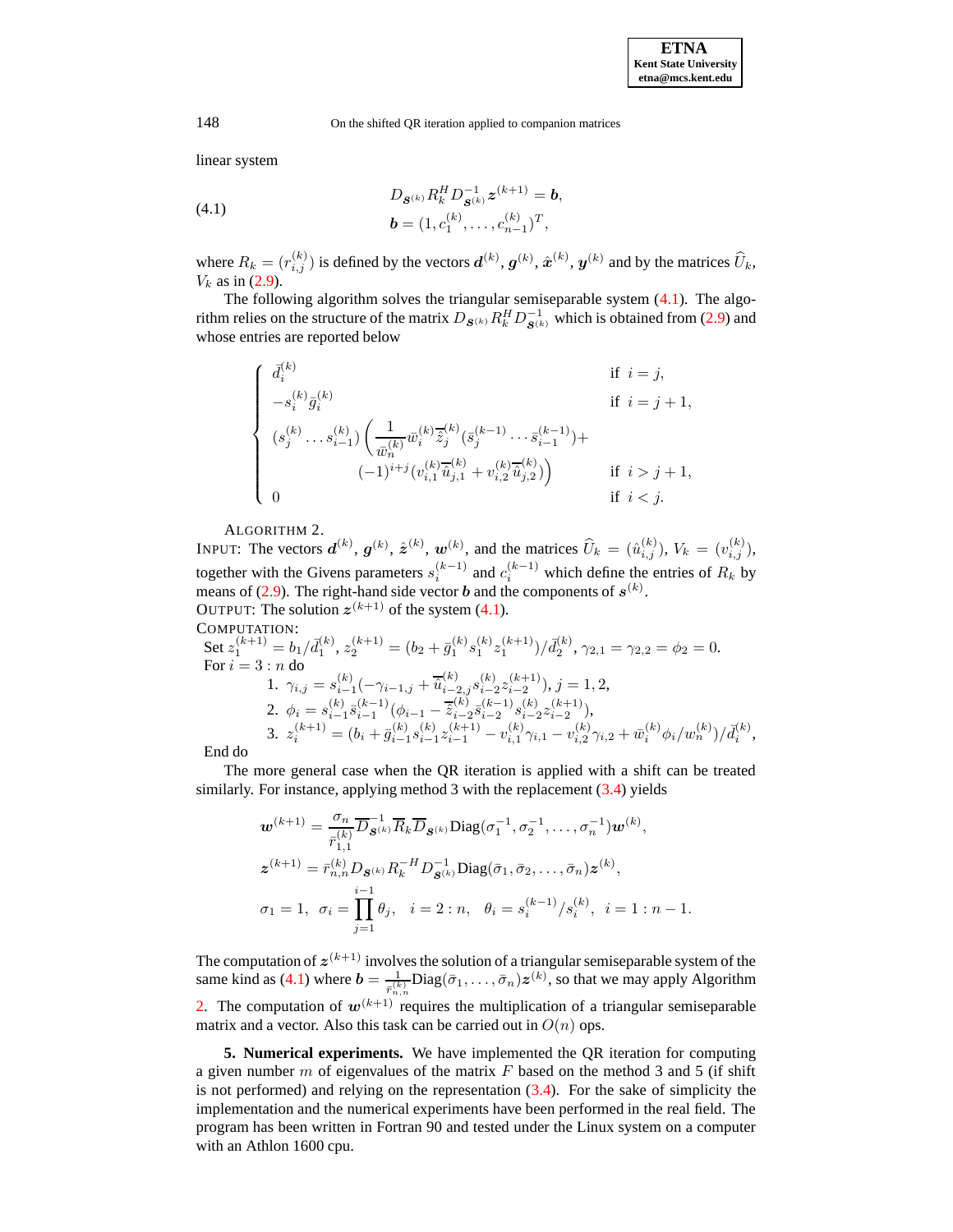Dario A. Bini, Francesco Daddi, and Luca Gemignani 149

test 1: Wilkinson's polynomial  $p(x) = \prod_{i=1}^{n} (x - i)$  for  $n = 10, 20$ . test 2: Reversed Wilkinson's polynomial.  $p(x) = \prod_{i=1}^{n} (x - 1/i)$  for  $n = 10, 20$ . test 3: Polynomial with well separated roots,  $p(x) = \prod_{i=1}^{n} (x - 1/2^i)$ ,  $n = 40$ . test 4:  $p(x) = (x^{n-m} + 1) \prod_{i=2}^{m+1} (x - 1/i)$  for  $m = 20$  and  $n \le 10^6$ . test 5:  $p(x) = (x^{n-m} + 1) \prod_{i=1}^{m} (x - 1/2^i)$  for  $m = 40$  and  $n \le 10^6$ .

The shift technique is applied if the difference between two subsequent approximations  $a_{n,n}^{(k+1)} - a_{n,n}^{(k)}$  has modulus less than 1/10. As stopping condition for the QR iteration we chose  $|a_{n,n-1}^{(k)}| < \epsilon |a_{n,n}^{(k)}|$  with  $\epsilon = 10^{-11}$ . Once an eigenvalue  $\lambda$  has been approximated, we deflated the matrix  $A_k$  by removing the last row and the last column and continued to apply the algorithm to the submatrix obtained in this way.

In the case of the Wilkinson polynomial of degree  $n = 20$  the algorithm failed to converge if starting with no shift, i.e., with  $\alpha_0 = 0$ . Starting with  $\alpha_0 = 22$ , i.e., by approximating the eigenvalues in decreasing order, the algorithm provided the approximations shown in Table 2. In Tables 1,2,3, we report the values i,  $\lambda_i$  and the number of required iterations. In Tables 4 and 5, we report the value of the cpu time, in seconds, required for computing the first m zeros of the polynomial of degree n where n takes values up to  $10^6$ . We do not report the approximation errors since they seem to be almost independent of the degree n.

As we can see from the tables, our algorithm has a cost which grows linearly with  $n$ , and allows us to handle polynomials of very large degree with no problems of memory storage. In certain cases the approximations are reasonably precise, in other cases (see the Wilkinson polynomial of degree 20 with zeros approximated in increasing order) the algorithm fails to converge. Other cases of breakdown due to overflow/underflow have been encountered. This means that the algorithm, even where implemented with the representation based on [\(3.4\)](#page-9-1), is not robust and needs more investigation. One reason for this weakness is the fact that the representation of  $A_k$  somehow involves the expression of the inverse  $A_k^{-1}$ , and consequently requires performing divisions. Algorithms for the QR iteration which perform unitary transformations and do not require divisions (by numbers of small modulus) have shown to be stable and robust. More precisely, we refer the reader to the paper [\[2\]](#page-13-11) where the QR iteration is specifically designed for computing eigenvalues of a special class of matrices including arrowhead matrices and matrices of the kind diagonal+rank 1.

A way to overcome this difficulty is to apply the QR iteration directly to the matrix  $A_0 = F + F^{-1}$  which generates the sequence  $A_k$  such that  $A_k = A_k^H + U^{(k)}V^{(k)H}$  for suitable  $n \times 2$  matrices  $U^{(k)}$  and  $V^{(k)}$ . Even in this case the weak semiseparable structure of  $A_0$  is maintained; moreover, no inversion of  $A_k$  is needed anymore in the representation formulas, except that of  $A_0 = F$ . When the eigenvalues  $\mu_1, \dots, \mu_n$  have been computed, we may find the eigenvalues  $\lambda_i$  of F in the set of the solutions of the equations  $\lambda + \lambda^{-1} =$  $\mu_i, i = 1, \ldots, n$ . Alternatively, the representation of F as a unitary Hessenberg plus a rank one matrix could be another way for designing inversion-free algorithms for performing the QR step. These will be the subjects of our next research.

**Acknowledgments.** We thank an anonymous referee for valuable suggestions that improved the presentation.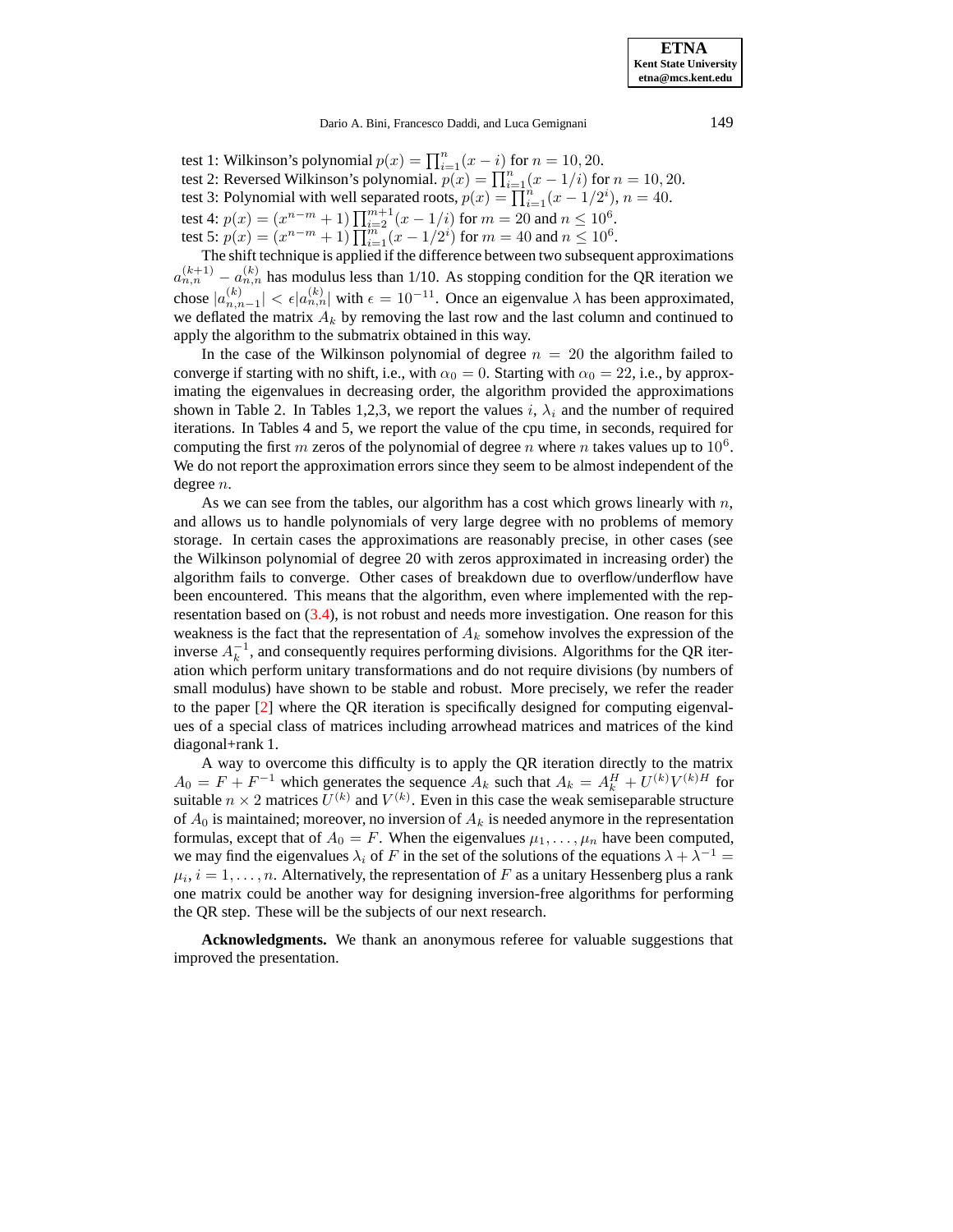150 On the shifted QR iteration applied to companion matrices

| I,             | $\lambda_i$       | iter                     |  | I, | $\lambda_i$        | iter |  |
|----------------|-------------------|--------------------------|--|----|--------------------|------|--|
|                | 1.000000000081050 | 17                       |  |    | 10.00000000004859  | 10   |  |
| $\mathfrak{D}$ | 1.999999993547419 | 6                        |  | 2  | 8.999999999765816  |      |  |
| 3              | 3.000000043477431 | 6                        |  | 3  | 8.000000000480380  |      |  |
| 4              | 3.999999980710313 | 5                        |  | 4  | 6.999999999455802  |      |  |
| 5              | 4.999999447874695 | $\overline{\phantom{0}}$ |  | 5  | 6.000000000369495  |      |  |
| 6              | 6.000001980752747 | 5                        |  | 6  | 4.999999999846834  |      |  |
|                | 6.999996815436769 | $\overline{\phantom{0}}$ |  |    | 4.000000000037894  |      |  |
| 8              | 8.000002744205705 | $\overline{\phantom{0}}$ |  | 8  | 2.999999999994979  |      |  |
| 9              | 8.999998765156054 | $\overline{4}$           |  | 9  | 2.000000000000302  |      |  |
| 10             | 10.00000022875783 |                          |  | 10 | 0.9999999999999289 |      |  |
|                |                   |                          |  |    |                    |      |  |

TABLE 5.1

*Wilkinson's polynomial*  $n = 10$ *.* 

| Ì. | $\lambda_i$       | iter | I,           | $\lambda_i$       | iter |
|----|-------------------|------|--------------|-------------------|------|
|    | 20.00004391793787 | 10   | 11           | 10.00101029035203 | 5    |
| 2  | 18.99958361338783 | 6    | 12           | 8.999690499995966 |      |
| 3  | 18.00179081927481 | 5    | 13           | 8.000065781753833 |      |
| 4  | 16.99529972600241 | 5    | 14           | 6.999992485609691 |      |
| 5  | 16.00827840794409 | 5    | 15           | 5.999999762404186 |      |
| 6  | 14.98930172974257 | 5    | 16           | 5.000000226762443 |      |
|    | 14.01045173655527 | 5    | 17           | 3.999999966695113 |      |
| 8  | 12.99200882355489 | 5    | 18           | 3.000000002193996 |      |
| 9  | 12.00498158865593 | 5    | 19           | 1.999999999923354 |      |
| 10 | 10.99750062124958 | 5    | 20           | 1.000000000003987 |      |
|    |                   |      | Tari f 5 $2$ |                   |      |

*Wilkinson's polynomial,*  $n = 20$ ,  $\alpha_0 = 22$ .

## REFERENCES

- <span id="page-13-1"></span>[1] G. S. AMMAR AND W. B. GRAGG, *Schur flows for orthogonal Hessenberg matrices*, in Hamiltonian and gradient flows, algorithms and control, Fields Inst. Commun., 3, Amer. Math. Soc., Providence, RI, 1994, pp. 27–34.
- <span id="page-13-11"></span>[2] D. A. BINI, L. GEMIGNANI, AND V. Y. PAN, *QR-like algorithms for generalized semiseparable matrices*, Technical Report 1470, Dipartimento di Matematica, Universita` di Pisa, 2003.
- <span id="page-13-10"></span>[3] D.A. BINI, L. GEMIGNANI, AND F. TISSEUR, *The Ehrlich-Aberth method for the nonsymmetric tridiagonal eigenvalue problem*, Technical Report 428, Manchester Centre for Computational Mathematics, University of Manchester, 2003.
- <span id="page-13-2"></span><span id="page-13-0"></span>[4] D. CALVETTI, S. KIM, AND L. REICHEL, *The restarted* QR*-algorithm for eigenvalue computation of structured matrices*, J. Comput. Appl. Math., 149 (2002), no. 2, pp. 415–422.
- [5] S. CHANDRASEKARAN AND M. GU, *A fast and stable solver for recursively semi-separable systems of linear equations*, in Structured matrices in mathematics, computer science, and engineering, II, Boulder, CO, 1999, Contemp. Math., 281, Amer. Math. Soc., Providence, RI, 2001, pp. 39–53.
- <span id="page-13-3"></span>[6] Y. EIDELMAN AND I. GOHBERG, *Inversion formulas and linear complexity algorithm for diagonal plus semiseparable matrices*, Comput. Math. Appl., 33 (1997), pp. 69–79.
- <span id="page-13-4"></span>[7] Y. EIDELMAN AND I. GOHBERG, *On a new class of structured matrices*, Integral Equations Operator Theory, 34 (1999), pp. 293–324.
- <span id="page-13-8"></span><span id="page-13-5"></span>[8] D. FASINO, *Personal communication*.
- [9] D. FASINO, N. MASTRONARDI, AND M. VAN BAREL, *Fast and stable algorithms for reducing diagonal plus semiseparable matrices to tridiagonal and bidiagonal form*, in Fast Algorithms for Structured Matrices: Theory and Applications, Vadim Olshevsky, ed., Contemp. Math., 323, Amer. Math. Soc., Providence, RI, 2003, pp. 105–118.
- <span id="page-13-9"></span>[10] P. E. GILL, G. H. GOLUB, W. MURRAY, AND M. A. SAUNDERS, *Methods for modifying matrix factorizations*, Math. Comp., 28 (1974), pp. 505–535.
- <span id="page-13-6"></span>[11] I. GOHBERG, T. KAILATH, AND I. KOLTRACHT, *Linear complexity algorithms for semiseparable matrices*, Integral Equations Operator Theory, 8 (1985), no. 6, pp. 780–804.
- <span id="page-13-7"></span>[12] I. KOLTRACHT, *Linear complexity algorithm for semiseparable matrices*, Integral Equations Operator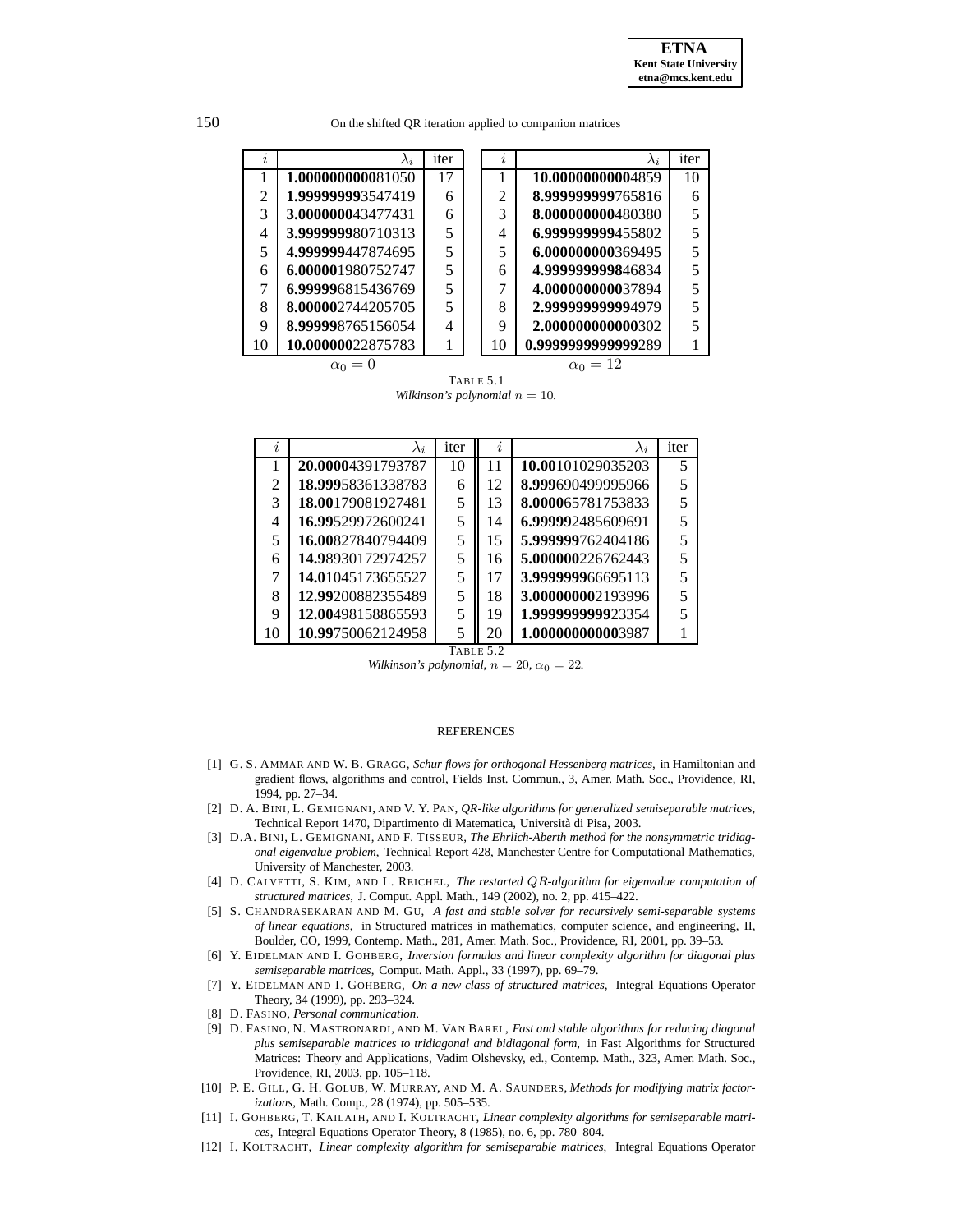Dario A. Bini, Francesco Daddi, and Luca Gemignani 151

|                       |             | $\boldsymbol{\eta}$ |                       | iter        |
|-----------------------|-------------|---------------------|-----------------------|-------------|
| 9.090699628083369E-13 | 6           | 21                  | 9.536743164062561E-07 | 3           |
| 1.819421487856309E-12 | 4           | 22                  | 1.907348632812494E-06 | 3           |
| 3.637691425913883E-12 | 3           | 23                  | 3.814697265624970E-06 | 3           |
| 7.275960482738636E-12 |             | 24                  | 7.629394531250017E-06 | 3           |
| 1.455201315732692E-11 | 3           | 25                  | 1.525878906250005E-05 | 3           |
| 2.910390935284155E-11 | 3           | 26                  | 3.051757812499990E-05 | 3           |
| 5.820770837885015E-11 | 3           | 27                  | 6.103515625000001E-05 | 3           |
| 1.164153475948272E-10 | 3           | 28                  | 1.220703124999984E-04 | 3           |
| 2.328306570434075E-10 | 3           | 29                  | 2.441406250000034E-04 | 3           |
| 4.656612941269948E-10 | 3           | 30                  | 4.882812499999877E-04 | 3           |
| 9.313225780556513E-10 | 3           | 31                  | 9.765625000000256E-04 | 3           |
| 1.862645150958509E-09 | 3           | 32                  | 1.953124999999959E-03 | 3           |
| 3.725290299327524E-09 | 3           | 33                  | 3.906250000000027E-03 | 3           |
| 7.450580597357062E-09 | 3           | 34                  | 7.812499999999941E-03 | 3           |
| 1.490116119406440E-08 | 3           | 35                  | 1.562499999999997E-02 | 3           |
| 2.980232238780377E-08 | 3           | 36                  | 3.125000000000010E-02 | 3           |
| 5.960464477544437E-08 | 3           | 37                  | 6.249999999999958E-02 | 3           |
| 1.192092895508090E-07 | 3           | 38                  | 0.1249999999999997    | 3           |
| 2.384185791015752E-07 | 3           | 39                  | 0.2500000000000002    | 3           |
| 4.768371582031278E-07 | 3           | 40                  | 0.4999999999999996    | 1           |
|                       | $\lambda_i$ | iter<br>3           |                       | $\lambda_i$ |

TABLE 5.3 *Polynomial*  $\prod_{i=1}^{40} (x - 1/2^i)$ ,  $\alpha_0 = 0$ .

|        | n                                                                                                                                                  | cpu  | n       | cpu   |  | n    | cpu    | n       | cpu    |
|--------|----------------------------------------------------------------------------------------------------------------------------------------------------|------|---------|-------|--|------|--------|---------|--------|
|        | 100                                                                                                                                                | 0.01 | 16000   | 1.59  |  | 100  | 0.00   | 16000   | 1.56   |
|        | 200                                                                                                                                                | 0.02 | 32000   | 3.12  |  | 200  | 0.01   | 32000   | 3.38   |
|        | 400                                                                                                                                                | 0.04 | 64000   | 6.47  |  | 400  | 0.02   | 64000   | 6.78   |
|        | 800                                                                                                                                                | 0.07 | 125000  | 12.63 |  | 800  | 0.04   | 125000  | 13.02  |
|        | 1600                                                                                                                                               | 0.11 | 250000  | 25.1  |  | 1600 | 0.08   | 250000  | 28.02  |
|        | 3200                                                                                                                                               | 0.26 | 500000  | 52.3  |  | 3200 | 0.16   | 500000  | 52.51  |
|        | 6400                                                                                                                                               | 0.51 | 1000000 | 108.8 |  | 6400 | 0.36   | 1000000 | 116.02 |
|        | $+1\right)\prod_{i=2}^{\overline{m+1}}(x-1/i),$<br>$+1\right)\prod_{i=1}^{m+1}$<br>$(x^{n-m})$<br>$p(x) = (x^{n-m})$<br>$(x-1/2^{i}),$<br>$p(x) =$ |      |         |       |  |      |        |         |        |
| $m=20$ |                                                                                                                                                    |      |         |       |  |      | $m=40$ |         |        |
|        | TABLE 5.4                                                                                                                                          |      |         |       |  |      |        |         |        |

*Computing*  $m$  *zeros of*  $p(x)$ *: cpu time in seconds.* 

Theory, 29 (1997), no. 3, pp. 313–319.

- <span id="page-14-1"></span>[13] P. FAVATI P. RO´ ZSA, R. BEVILACQUA AND F. ROMANI, *On the inverse of block tridiagonal matrices with applications to the inverses of band matrices and block band matrices*, Oper. Theory Adv. Appl., 40 (1989), pp. 447–469.
- <span id="page-14-2"></span>[14] P. RO´ ZSA, R. BEVILACQUA, F. ROMANI, AND P. FAVATI, *On band matrices and their inverses*, in Proceedings of the First Conference of the International Linear Algebra Society, Provo, UT, 1989,, Linear Algebra Appl., 150 (1991), pp. 287–295.
- <span id="page-14-5"></span>[15] E. E. TYRTYSHNIKOV, *Mosaic ranks for weakly semiseparable matrices*, in Large-scale scientific computations of engineering and environmental problems, II, Sozopol, 1999, Notes Numer. Fluid Mech., 73, Vieweg, Braunschweig, 2000, pp. 36–41.
- <span id="page-14-3"></span>[16] R. VANDEBRIL, M. VAN BAREL, AND N. MASTRONARDI, *An implicit qr algorithm for semiseparable matrices, to compute the eigendecomposition of symmetric matrices*, Technical Report TW367, Department of Computer Science, Katholieke Universiteit, Leuven, August 2003.
- <span id="page-14-4"></span>[17] R. VANDEBRIL, M. VAN BAREL, AND N. MASTRONARDI, *An orthogonal similarity reduction of a matrix to semiseparable form*, Technical Report TW355, Department of Computer Science, Katholieke Universiteit, Leuven, February 2003.
- <span id="page-14-0"></span>[18] T. WANG AND W. B. GRAGG, *Convergence of the shifted* QR *algorithm for unitary Hessenberg matrices*, Math. Comp., 71 (2002), no. 240, pp. 1473–1496.